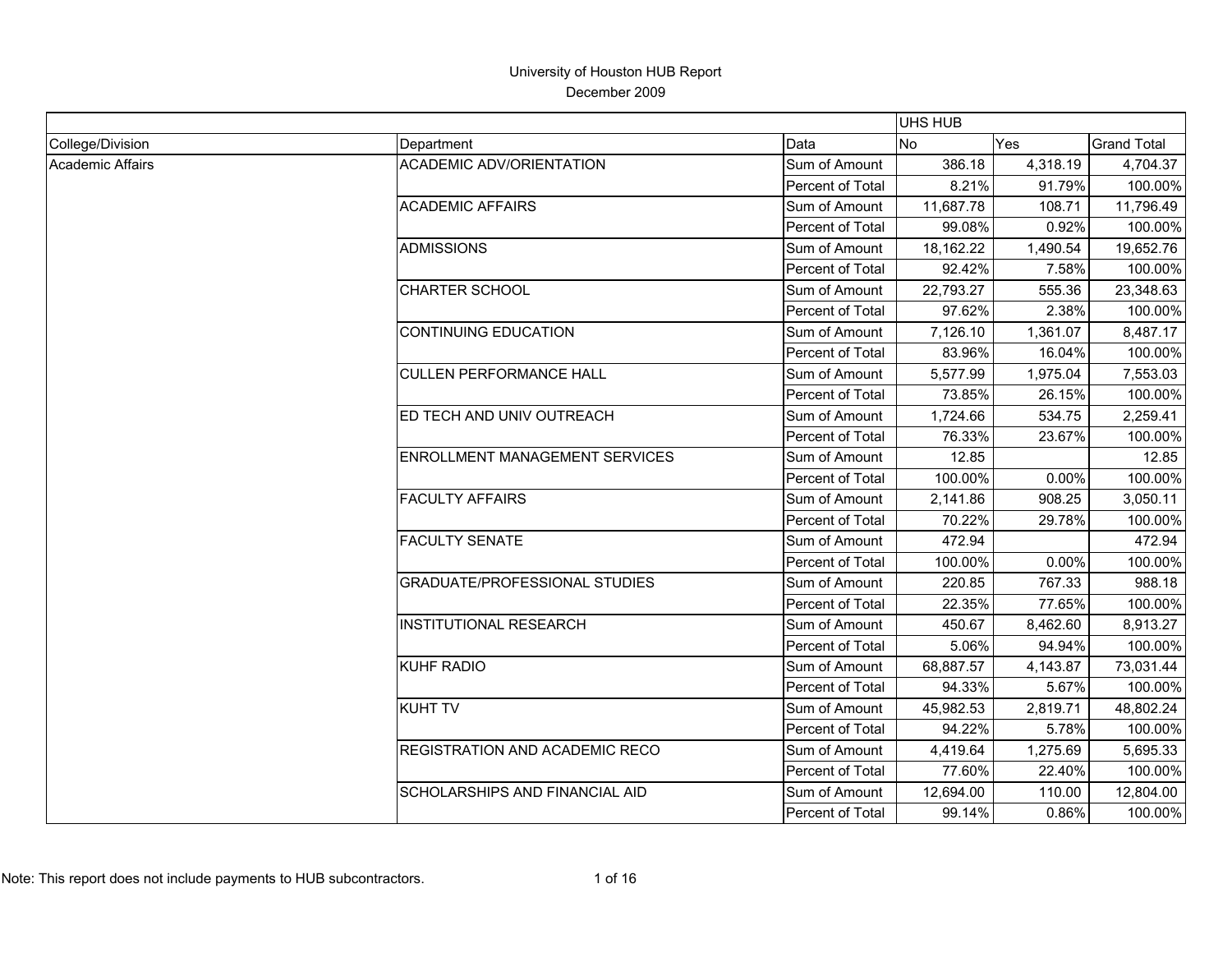|                                   |                                         |                  | <b>UHS HUB</b> |            |                    |
|-----------------------------------|-----------------------------------------|------------------|----------------|------------|--------------------|
| College/Division                  | Department                              | Data             | <b>No</b>      | Yes        | <b>Grand Total</b> |
| <b>Academic Affairs</b>           | UH WELCOME CENTER                       | Sum of Amount    | 39,656.54      | 946.04     | 40,602.58          |
|                                   |                                         | Percent of Total | 97.67%         | 2.33%      | 100.00%            |
|                                   | UNDERGRADUATE STUDIES                   | Sum of Amount    | 556.85         |            | 556.85             |
|                                   |                                         | Percent of Total | 100.00%        | 0.00%      | 100.00%            |
| Academic Affairs Sum of Amount    |                                         |                  | 242,954.50     | 29,777.15  | 272,731.65         |
| Academic Affairs Percent of Total |                                         |                  | 89.08%         | 10.92%     | 100.00%            |
| Administration and Finance        | <b>ADMINISTRATION &amp; FINANCE</b>     | Sum of Amount    | 17,052.71      | 113.75     | 17,166.46          |
|                                   |                                         | Percent of Total | 99.34%         | 0.66%      | 100.00%            |
|                                   | <b>AUXILIARY SERVICES OPERATIONS</b>    | Sum of Amount    | 11,326.33      | 42.00      | 11,368.33          |
|                                   |                                         | Percent of Total | 99.63%         | 0.37%      | 100.00%            |
|                                   | <b>BUDGET</b>                           | Sum of Amount    | 4,335.88       | 88.82      | 4,424.70           |
|                                   |                                         | Percent of Total | 97.99%         | 2.01%      | 100.00%            |
|                                   | <b>BUSINESS SERVICES</b>                | Sum of Amount    | 1,697.30       | 698.00     | 2,395.30           |
|                                   |                                         | Percent of Total | 70.86%         | 29.14%     | 100.00%            |
|                                   | <b>BUSINESS SERVICES OPERATIONS</b>     | Sum of Amount    | 1,646.34       | 1,262.64   | 2,908.98           |
|                                   |                                         | Percent of Total | 56.60%         | 43.40%     | 100.00%            |
|                                   | <b>ENTERPRISE SYSTEMS</b>               | Sum of Amount    | 311,937.58     | 74,572.89  | 386,510.47         |
|                                   |                                         | Percent of Total | 80.71%         | 19.29%     | 100.00%            |
|                                   | ENVIRONMENTAL HEALTH RISK MGMT          | Sum of Amount    | 10,512.53      | 940.23     | 11,452.76          |
|                                   |                                         | Percent of Total | 91.79%         | 8.21%      | 100.00%            |
|                                   | <b>FACILITIES &amp; PLANNING</b>        | Sum of Amount    | 2,184,703.24   | 650,692.86 | 2,835,396.10       |
|                                   |                                         | Percent of Total | 77.05%         | 22.95%     | 100.00%            |
|                                   | <b>FACILITIES MAINTENANCE ADMIN</b>     | Sum of Amount    | 236.98         | 3,149.07   | 3,386.05           |
|                                   |                                         | Percent of Total | 7.00%          | 93.00%     | 100.00%            |
|                                   | <b>FINANCE</b>                          | Sum of Amount    | 4,367.31       | 2,737.69   | 7,105.00           |
|                                   |                                         | Percent of Total | 61.47%         | 38.53%     | 100.00%            |
|                                   | <b>FINANCE &amp; OPERATIONS</b>         | Sum of Amount    |                | 284.00     | 284.00             |
|                                   |                                         | Percent of Total | 0.00%          | 100.00%    | 100.00%            |
|                                   | <b>FINANCIAL REPORTING</b>              | Sum of Amount    | 532.63         | 76.87      | 609.50             |
|                                   |                                         | Percent of Total | 87.39%         | 12.61%     | 100.00%            |
|                                   | HIGH PERFORMANCE COMPUTING AND NETWORKS | Sum of Amount    | 19,495.05      |            | 19,495.05          |
|                                   |                                         | Percent of Total | 100.00%        | 0.00%      | 100.00%            |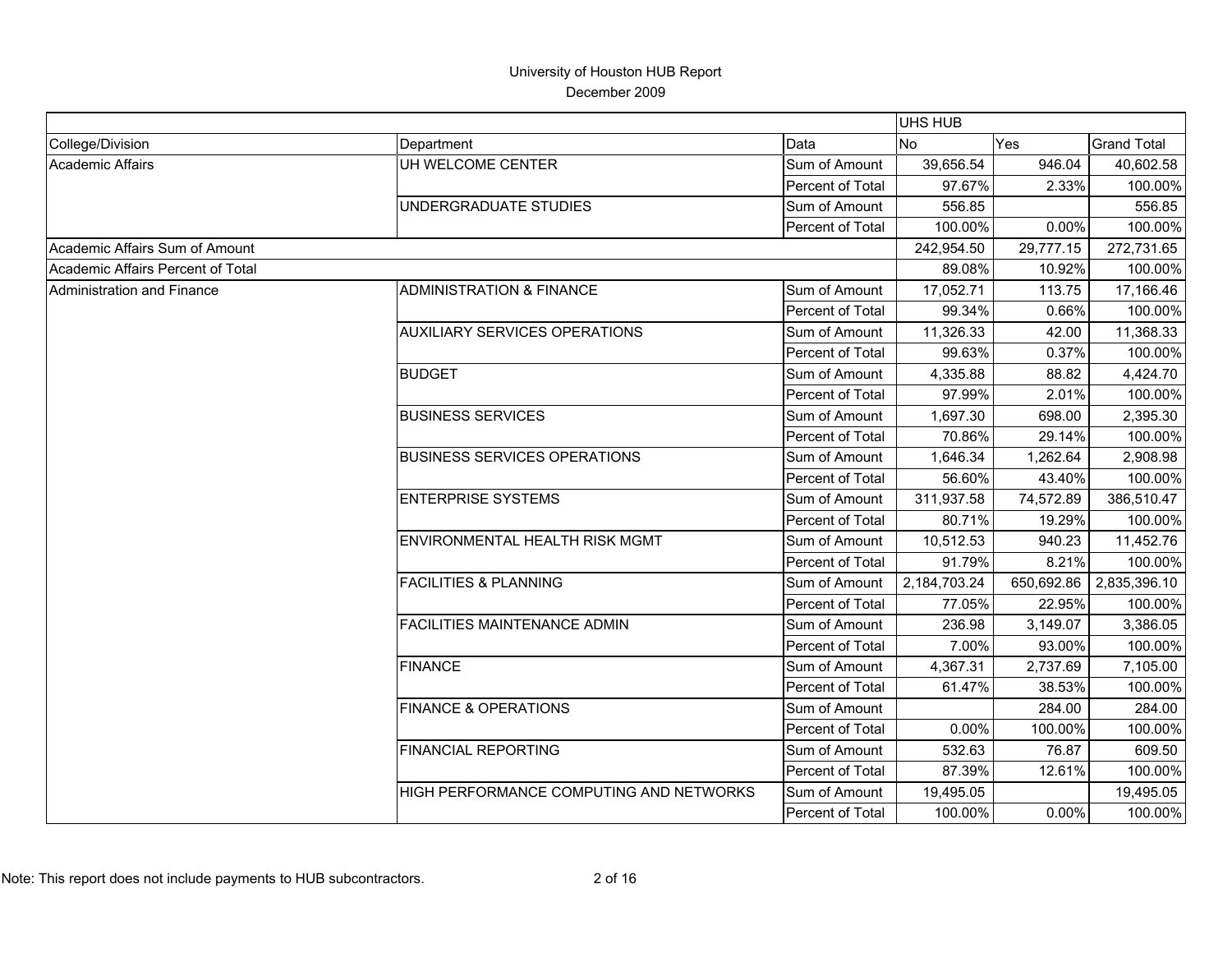|                            |                                     |                  | <b>UHS HUB</b> |           |                    |
|----------------------------|-------------------------------------|------------------|----------------|-----------|--------------------|
| College/Division           | Department                          | Data             | <b>No</b>      | Yes       | <b>Grand Total</b> |
| Administration and Finance | <b>HUMAN RESOURCES</b>              | Sum of Amount    | 10,690.00      | 1,112.58  | 11,802.58          |
|                            |                                     | Percent of Total | 90.57%         | 9.43%     | 100.00%            |
|                            | <b>INFORMATION TECHNOLOGY</b>       | Sum of Amount    | 54,618.03      | 2,161.43  | 56,779.46          |
|                            |                                     | Percent of Total | 96.19%         | 3.81%     | 100.00%            |
|                            | <b>INST - BUSINESS SERVICES</b>     | Sum of Amount    | 2,393.48       |           | 2,393.48           |
|                            |                                     | Percent of Total | 100.00%        | 0.00%     | 100.00%            |
|                            | <b>INST - FINANCE</b>               | Sum of Amount    | 5,303.75       |           | 5,303.75           |
|                            |                                     | Percent of Total | 100.00%        | 0.00%     | 100.00%            |
|                            | INST - FINANCIAL ACCOUNTING         | Sum of Amount    | 616.57         | 412.04    | 1,028.61           |
|                            |                                     | Percent of Total | 59.94%         | 40.06%    | 100.00%            |
|                            | <b>IT SECURITY</b>                  | Sum of Amount    | 334.41         |           | 334.41             |
|                            |                                     | Percent of Total | 100.00%        | 0.00%     | 100.00%            |
|                            | ONE CARD PROGRAM                    | Sum of Amount    | 12,813.99      |           | 12,813.99          |
|                            |                                     | Percent of Total | 100.00%        | 0.00%     | 100.00%            |
|                            | PARKING & TRANSPORTATION OPERATIONS | Sum of Amount    | 190,451.56     | 13,677.00 | 204,128.56         |
|                            |                                     | Percent of Total | 93.30%         | 6.70%     | 100.00%            |
|                            | PHY PLANT-ADMINISTRATION            | Sum of Amount    | 100,289.43     | 47,369.95 | 147,659.38         |
|                            |                                     | Percent of Total | 67.92%         | 32.08%    | 100.00%            |
|                            | PHY PLANT-AUTOMOTIVE                | Sum of Amount    | 7,481.77       | 1,848.67  | 9,330.44           |
|                            |                                     | Percent of Total | 80.19%         | 19.81%    | 100.00%            |
|                            | PHY PLANT-BLDG MAINT                | Sum of Amount    | 26,440.13      | 15,591.48 | 42,031.61          |
|                            |                                     | Percent of Total | 62.91%         | 37.09%    | 100.00%            |
|                            | <b>PHY PLANT-CUSTODIAL SVCS</b>     | Sum of Amount    | 3,163.75       | 320.42    | 3,484.17           |
|                            |                                     | Percent of Total | 90.80%         | 9.20%     | 100.00%            |
|                            | PHY PLANT-GROUNDS MAINT             | Sum of Amount    | 9,248.28       | 84.95     | 9,333.23           |
|                            |                                     | Percent of Total | 99.09%         | 0.91%     | 100.00%            |
|                            | PHY PLANT-SOLID WASTE               | Sum of Amount    | 3,090.56       |           | 3,090.56           |
|                            |                                     | Percent of Total | 100.00%        | 0.00%     | 100.00%            |
|                            | PHY PLANT-UTILITIES                 | Sum of Amount    | 64,157.38      | 5,752.45  | 69,909.83          |
|                            |                                     | Percent of Total | 91.77%         | 8.23%     | 100.00%            |
|                            | <b>POLICE</b>                       | Sum of Amount    | 14,279.59      | 9,481.13  | 23,760.72          |
|                            |                                     | Percent of Total | 60.10%         | 39.90%    | 100.00%            |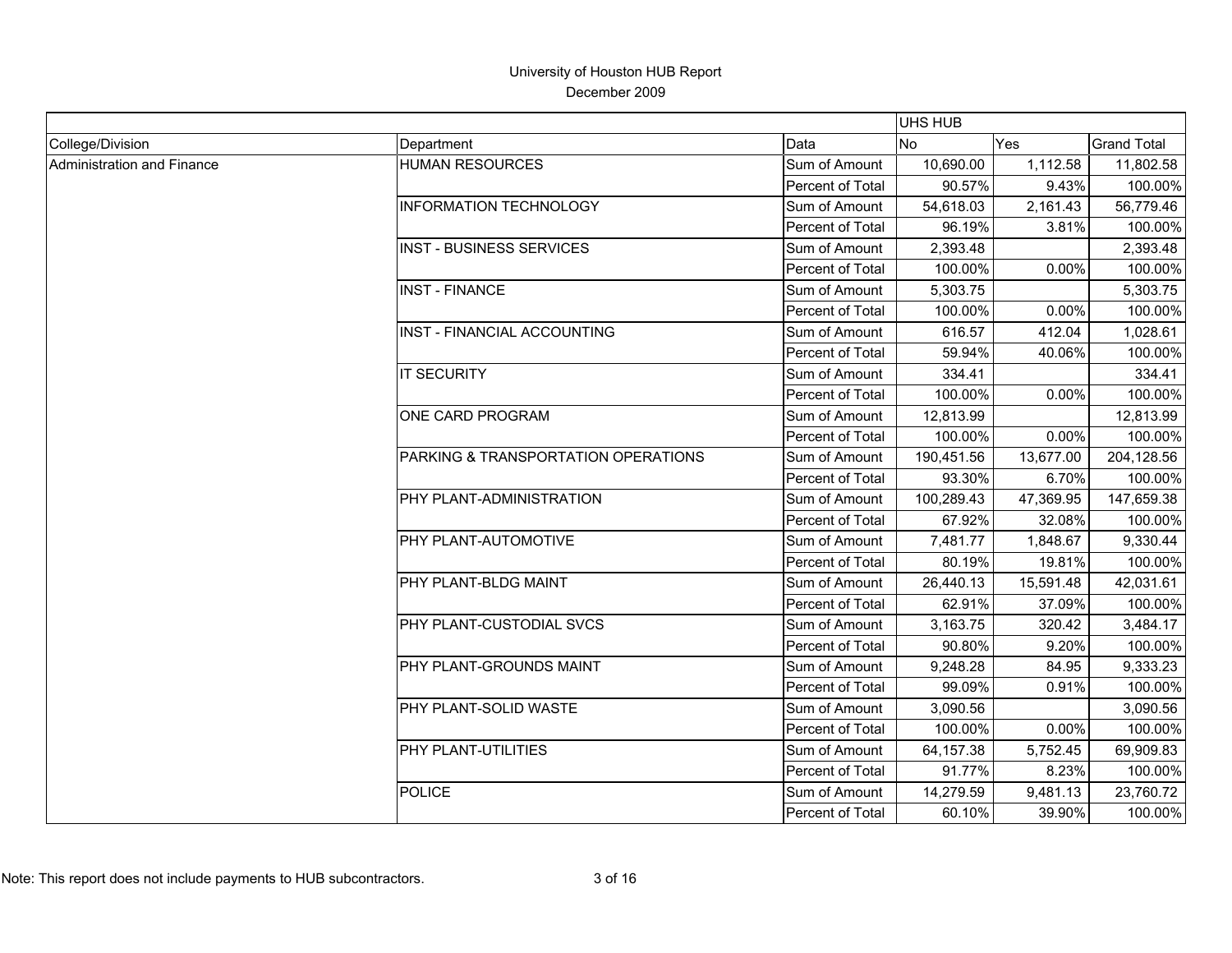|                                             |                                     |                  | <b>UHS HUB</b> |              |                    |
|---------------------------------------------|-------------------------------------|------------------|----------------|--------------|--------------------|
| College/Division                            | Department                          | Data             | <b>No</b>      | Yes          | <b>Grand Total</b> |
| <b>Administration and Finance</b>           | POSTAL SERVICES OPERATIONS          | Sum of Amount    | 17,854.25      | 100.00       | 17,954.25          |
|                                             |                                     | Percent of Total | 99.44%         | 0.56%        | 100.00%            |
|                                             | PRINTING OPERATIONS                 | Sum of Amount    | 27,825.47      | 139.59       | 27,965.06          |
|                                             |                                     | Percent of Total | 99.50%         | 0.50%        | 100.00%            |
|                                             | PURCHASED UTILITIES                 | Sum of Amount    | 1,000.00       |              | 1,000.00           |
|                                             |                                     | Percent of Total | 100.00%        | 0.00%        | 100.00%            |
|                                             | <b>STUDENT FINANCIAL SERVICES</b>   | Sum of Amount    | 10,526.06      | 3,150.77     | 13,676.83          |
|                                             |                                     | Percent of Total | 76.96%         | 23.04%       | 100.00%            |
|                                             | TECHNOLOGY SUPPORT SERVICES         | Sum of Amount    | 100,400.65     | 621,825.42   | 722,226.07         |
|                                             |                                     | Percent of Total | 13.90%         | 86.10%       | 100.00%            |
|                                             | UNIV PROPERTY SERVICES OPERATIONS   | Sum of Amount    | 5,520.00       |              | 5,520.00           |
|                                             |                                     | Percent of Total | 100.00%        | 0.00%        | 100.00%            |
| Administration and Finance Sum of Amount    |                                     |                  | 3,236,342.99   | 1,457,686.70 | 4,694,029.69       |
| Administration and Finance Percent of Total |                                     |                  | 68.95%         | 31.05%       | 100.00%            |
| Architecture                                | <b>DEAN, ARCHITECTURE</b>           | Sum of Amount    | 40,153.48      | 1,995.99     | 42,149.47          |
|                                             |                                     | Percent of Total | 95.26%         | 4.74%        | 100.00%            |
| Architecture Sum of Amount                  |                                     |                  | 40,153.48      | 1,995.99     | 42,149.47          |
| Architecture Percent of Total               |                                     |                  | 95.26%         | 4.74%        | 100.00%            |
| <b>Athletics</b>                            | <b>INTERCOLLEGIATE ATHLETICS</b>    | Sum of Amount    | 303,775.78     | 91,873.62    | 395,649.40         |
|                                             |                                     | Percent of Total | 76.78%         | 23.22%       | 100.00%            |
| Athletics Sum of Amount                     |                                     |                  | 303,775.78     | 91,873.62    | 395,649.40         |
| <b>Athletics Percent of Total</b>           |                                     |                  | 76.78%         | 23.22%       | 100.00%            |
| <b>Business Administration</b>              | <b>ACCOUNTANCY AND TAXATION</b>     | Sum of Amount    | 1,273.91       | 4,816.67     | 6,090.58           |
|                                             |                                     | Percent of Total | 20.92%         | 79.08%       | 100.00%            |
|                                             | <b>BAUER CAREER SERVICES CTR</b>    | Sum of Amount    | 2,501.73       | 944.25       | 3,445.98           |
|                                             |                                     | Percent of Total | 72.60%         | 27.40%       | 100.00%            |
|                                             | <b>BAUER COMMUNICATIONS</b>         | Sum of Amount    | 15,760.00      | 2,724.56     | 18,484.56          |
|                                             |                                     | Percent of Total | 85.26%         | 14.74%       | 100.00%            |
|                                             | <b>BAUER DIVISION OF TECHNOLOGY</b> | Sum of Amount    | 6,052.06       | 4,977.48     | 11,029.54          |
|                                             |                                     | Percent of Total | 54.87%         | 45.13%       | 100.00%            |
|                                             | DEAN, BUSINESS ADMINISTRATION       | Sum of Amount    | 64,885.32      | 37,682.73    | 102,568.05         |
|                                             |                                     | Percent of Total | 63.26%         | 36.74%       | 100.00%            |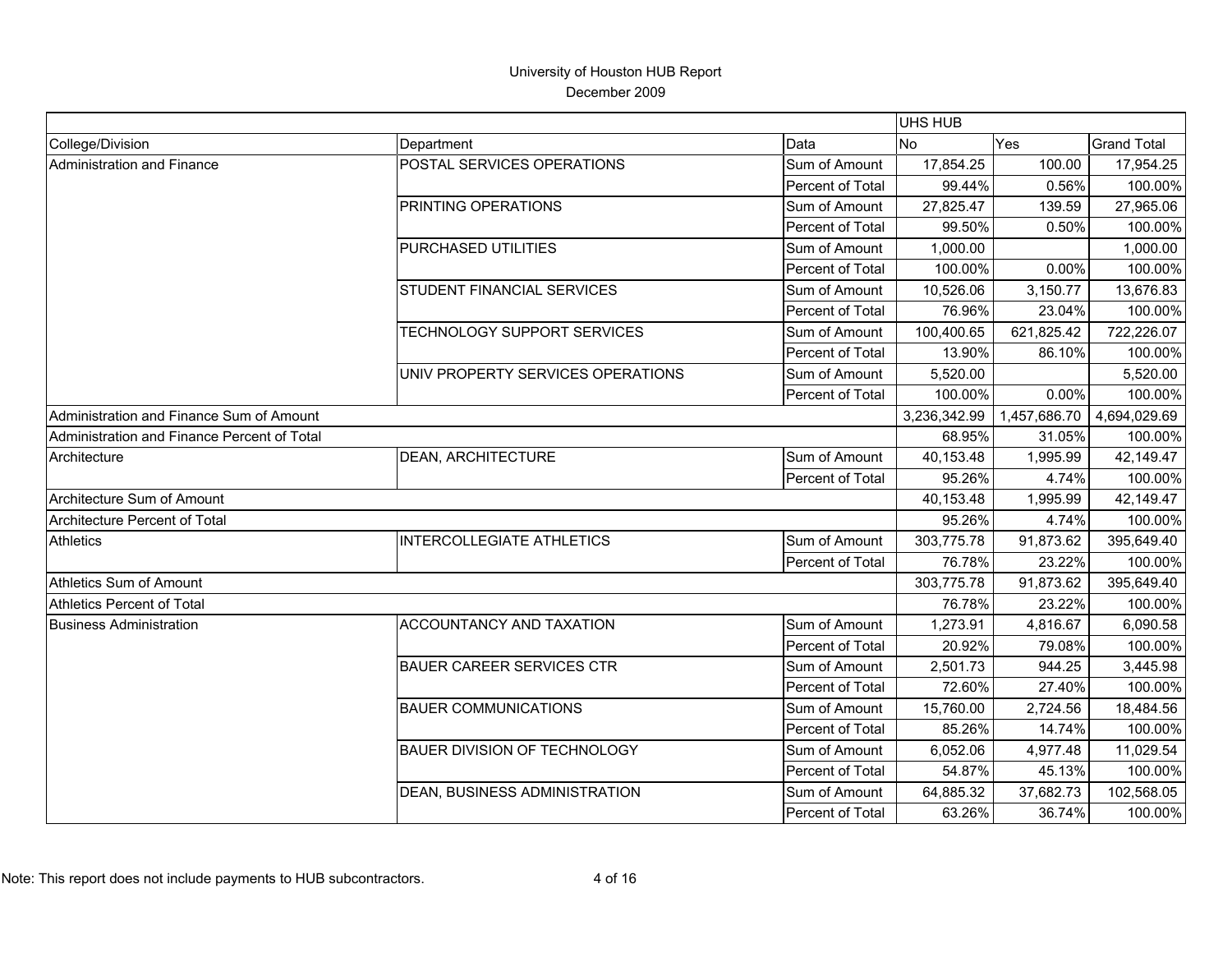|                                                 |                                       |                  | <b>UHS HUB</b> |           |                    |
|-------------------------------------------------|---------------------------------------|------------------|----------------|-----------|--------------------|
| College/Division                                | Department                            | Data             | <b>No</b>      | Yes       | <b>Grand Total</b> |
| <b>Business Administration</b>                  | <b>DECISION AND INFORMATION SCIEN</b> | Sum of Amount    | 473.71         | 19.98     | 493.69             |
|                                                 |                                       | Percent of Total | 95.95%         | 4.05%     | 100.00%            |
|                                                 | <b>EXECUTIVE DEGREE PROGRAMS</b>      | Sum of Amount    | 17,660.21      | 17,862.78 | 35,522.99          |
|                                                 |                                       | Percent of Total | 49.71%         | 50.29%    | 100.00%            |
|                                                 | <b>FINANCE-BUS ADMIN</b>              | Sum of Amount    | 2,318.72       |           | 2,318.72           |
|                                                 |                                       | Percent of Total | 100.00%        | 0.00%     | 100.00%            |
|                                                 | <b>GLOBAL ENERGY MGMT INST</b>        | Sum of Amount    | 89.89          |           | 89.89              |
|                                                 |                                       | Percent of Total | 100.00%        | 0.00%     | 100.00%            |
|                                                 | <b>MANAGEMENT</b>                     | Sum of Amount    | 1,456.33       | 396.43    | 1,852.76           |
|                                                 |                                       | Percent of Total | 78.60%         | 21.40%    | 100.00%            |
|                                                 | <b>MARKETING-BUS ADMIN</b>            | Sum of Amount    | 1,538.29       | 673.77    | 2,212.06           |
|                                                 |                                       | Percent of Total | 69.54%         | 30.46%    | 100.00%            |
|                                                 | <b>MBA STUDENT SERVICES CENTER</b>    | Sum of Amount    | 2,239.55       | 588.93    | 2,828.48           |
|                                                 |                                       | Percent of Total | 79.18%         | 20.82%    | 100.00%            |
|                                                 | <b>SALES EXCELLENCE INSTITUTE</b>     | Sum of Amount    | 4,974.19       | 547.30    | 5,521.49           |
|                                                 |                                       | Percent of Total | 90.09%         | 9.91%     | 100.00%            |
|                                                 | SMALL BUSINESS DEV CENTER             | Sum of Amount    | 28,295.74      | 2,603.89  | 30,899.63          |
|                                                 |                                       | Percent of Total | 91.57%         | 8.43%     | 100.00%            |
|                                                 | UNDERGRAD BUSINESS PROG               | Sum of Amount    | 3,263.81       | 1,123.33  | 4,387.14           |
|                                                 |                                       | Percent of Total | 74.39%         | 25.61%    | 100.00%            |
|                                                 | <b>WOLFF CTR FOR ENTREPRENEURSHIP</b> | Sum of Amount    | 4,257.94       | 1,423.25  | 5,681.19           |
|                                                 |                                       | Percent of Total | 74.95%         | 25.05%    | 100.00%            |
| <b>Business Administration Sum of Amount</b>    |                                       |                  | 157,041.40     | 76,385.35 | 233,426.75         |
| <b>Business Administration Percent of Total</b> |                                       |                  | 67.28%         | 32.72%    | 100.00%            |
| <b>Chancellor/President</b>                     | <b>AFFIRMATIVE ACTION</b>             | Sum of Amount    | 19.93          | 2,010.00  | 2,029.93           |
|                                                 |                                       | Percent of Total | 0.98%          | 99.02%    | 100.00%            |
|                                                 | <b>PRESIDENT</b>                      | Sum of Amount    | 1,719.16       | 341.03    | 2,060.19           |
|                                                 |                                       | Percent of Total | 83.45%         | 16.55%    | 100.00%            |
|                                                 | <b>STAFF COUNCIL</b>                  | Sum of Amount    | 3,034.80       |           | 3,034.80           |
|                                                 |                                       | Percent of Total | 100.00%        | 0.00%     | 100.00%            |
| Chancellor/President Sum of Amount              |                                       |                  | 4,773.89       | 2,351.03  | 7,124.92           |
| Chancellor/President Percent of Total           |                                       |                  | 67.00%         | 33.00%    | 100.00%            |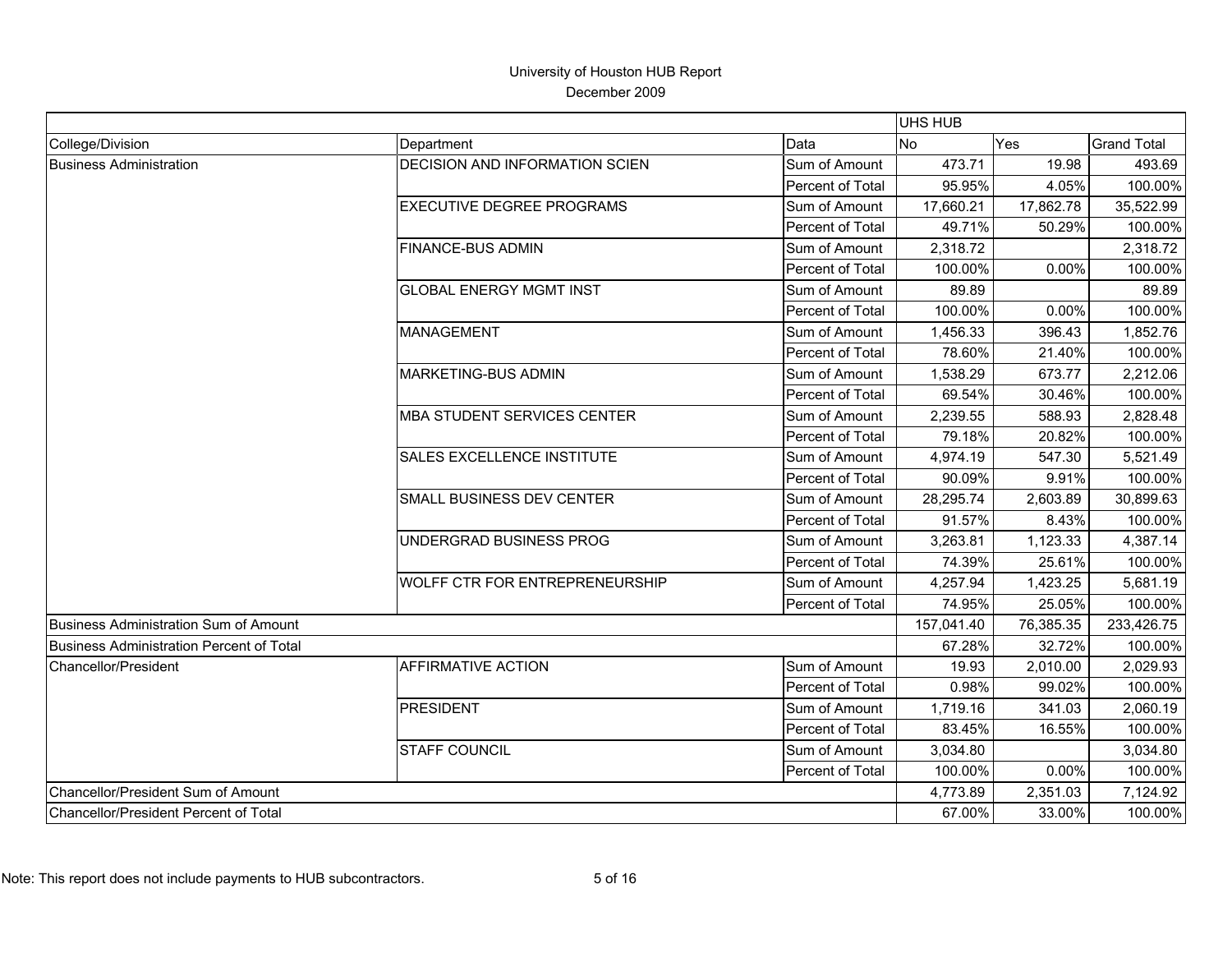|                                   |                                           |                  | <b>UHS HUB</b> |           |                    |
|-----------------------------------|-------------------------------------------|------------------|----------------|-----------|--------------------|
| College/Division                  | Department                                | Data             | <b>No</b>      | Yes       | <b>Grand Total</b> |
| Education                         | CENTER FOR INFO TECH IN EDUCATION         | Sum of Amount    | 8,955.54       |           | 8,955.54           |
|                                   |                                           | Percent of Total | 100.00%        | 0.00%     | 100.00%            |
|                                   | <b>CONSISTENCY MGMT &amp; COOP DISCIP</b> | Sum of Amount    | 7,832.67       | 7,495.94  | 15,328.61          |
|                                   |                                           | Percent of Total | 51.10%         | 48.90%    | 100.00%            |
|                                   | <b>CURRICULUM AND INSTRUCTION</b>         | Sum of Amount    | 15,897.32      | 1,999.85  | 17,897.17          |
|                                   |                                           | Percent of Total | 88.83%         | 11.17%    | 100.00%            |
|                                   | <b>DEAN, EDUCATION</b>                    | Sum of Amount    | 8,164.55       | 3,109.14  | 11,273.69          |
|                                   |                                           | Percent of Total | 72.42%         | 27.58%    | 100.00%            |
|                                   | EDU. LEADERSHIP & CULTURAL STU            | Sum of Amount    | 320.00         | 33.50     | 353.50             |
|                                   |                                           | Percent of Total | 90.52%         | 9.48%     | 100.00%            |
|                                   | EDUCATIONAL PSYCHOLOGY                    | Sum of Amount    | 3,862.19       | 1,822.04  | 5,684.23           |
|                                   |                                           | Percent of Total | 67.95%         | 32.05%    | 100.00%            |
|                                   | HEALTH AND HUMAN PERFORMANCE              | Sum of Amount    | 31,745.31      | 121.39    | 31,866.70          |
|                                   |                                           | Percent of Total | 99.62%         | 0.38%     | 100.00%            |
|                                   | INSTITUTE FOR URBAN EDUCATION             | Sum of Amount    | 3,761.58       | 485.23    | 4,246.81           |
|                                   |                                           | Percent of Total | 88.57%         | 11.43%    | 100.00%            |
|                                   | <b>OBESITY RESEARCH CENTER</b>            | Sum of Amount    | 119.00         |           | 119.00             |
|                                   |                                           | Percent of Total | 100.00%        | 0.00%     | 100.00%            |
| <b>Education Sum of Amount</b>    |                                           |                  | 80,658.16      | 15,067.09 | 95,725.25          |
| <b>Education Percent of Total</b> |                                           |                  | 84.26%         | 15.74%    | 100.00%            |
| Engineering                       | <b>BIOMEDICAL ENGINEERING</b>             | Sum of Amount    | 838.37         | 521.92    | 1,360.29           |
|                                   |                                           | Percent of Total | 61.63%         | 38.37%    | 100.00%            |
|                                   | CENTER FOR NANOMAGNETIC SYSTEM            | Sum of Amount    | 544.87         |           | 544.87             |
|                                   |                                           | Percent of Total | 100.00%        | 0.00%     | 100.00%            |
|                                   | <b>CHEMICAL ENGINEERING</b>               | Sum of Amount    | 115,559.56     | 29,614.84 | 145,174.40         |
|                                   |                                           | Percent of Total | 79.60%         | 20.40%    | 100.00%            |
|                                   | <b>CIVIL ENGINEERING</b>                  | Sum of Amount    | 24,610.98      | 3,486.58  | 28,097.56          |
|                                   |                                           | Percent of Total | 87.59%         | 12.41%    | 100.00%            |
|                                   | <b>COOPERATIVE ENGINEERING</b>            | Sum of Amount    |                | 91.19     | 91.19              |
|                                   |                                           | Percent of Total | 0.00%          | 100.00%   | 100.00%            |
|                                   | <b>DEAN, ENGINEERING</b>                  | Sum of Amount    | 44,935.21      | 24,075.44 | 69,010.65          |
|                                   |                                           | Percent of Total | 65.11%         | 34.89%    | 100.00%            |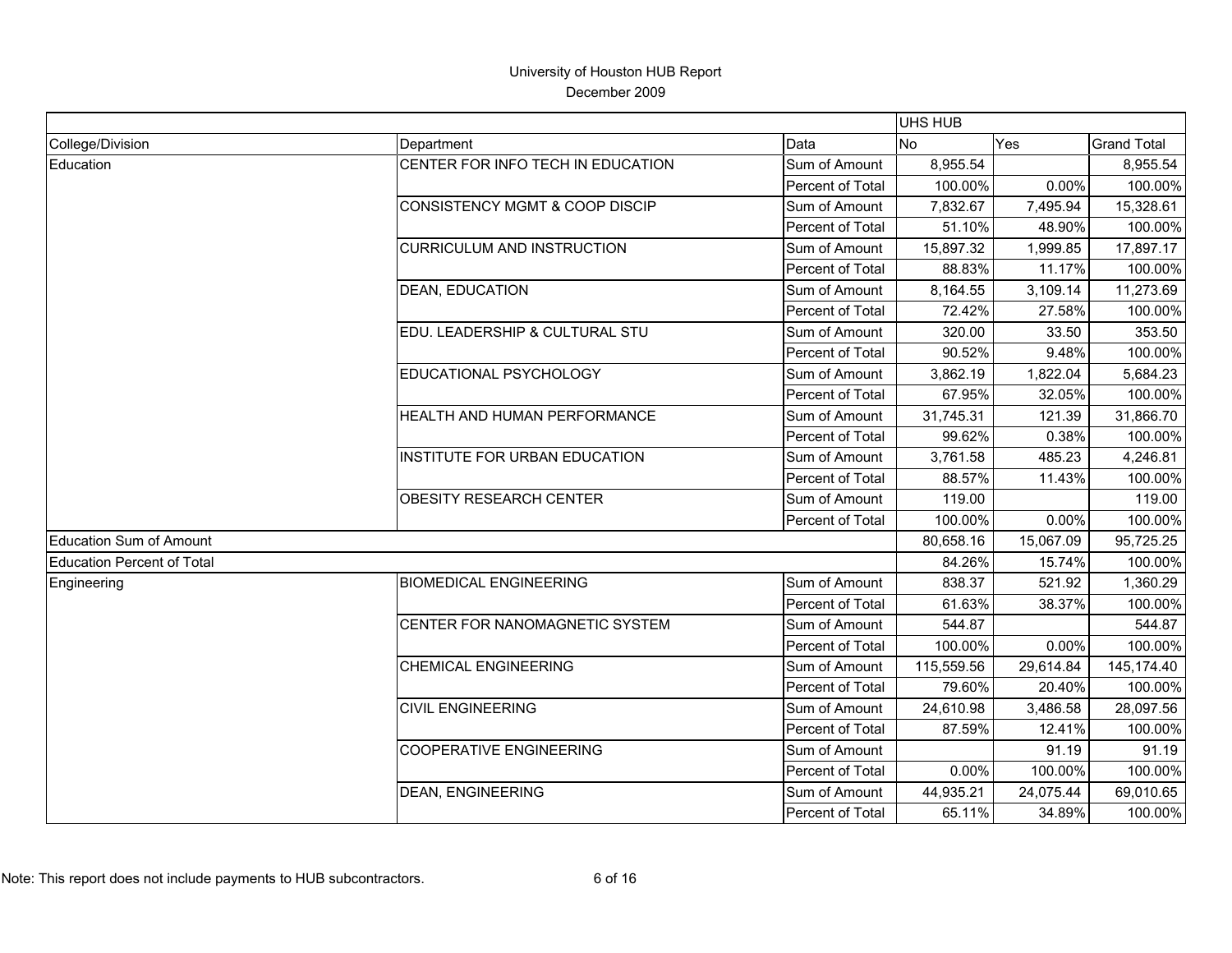|                                                  |                                            |                  | <b>UHS HUB</b> |           |                    |
|--------------------------------------------------|--------------------------------------------|------------------|----------------|-----------|--------------------|
| College/Division                                 | Department                                 | Data             | No.            | Yes       | <b>Grand Total</b> |
| Engineering                                      | <b>ELECTRICAL ENGINEERING</b>              | Sum of Amount    | 22,350.77      | 294.04    | 22,644.81          |
|                                                  |                                            | Percent of Total | 98.70%         | 1.30%     | 100.00%            |
|                                                  | <b>ENGINEERING SERVICES</b>                | Sum of Amount    | 2,876.44       | 510.54    | 3,386.98           |
|                                                  |                                            | Percent of Total | 84.93%         | 15.07%    | 100.00%            |
|                                                  | <b>INDUSTRIAL ENGINEERING</b>              | Sum of Amount    | 4,011.43       | 1,668.38  | 5,679.81           |
|                                                  |                                            | Percent of Total | 70.63%         | 29.37%    | 100.00%            |
|                                                  | MECHANICAL ENGINEERING                     | Sum of Amount    | 34,085.95      | 4,615.58  | 38,701.53          |
|                                                  |                                            | Percent of Total | 88.07%         | 11.93%    | 100.00%            |
| Engineering Sum of Amount                        |                                            |                  | 249,813.58     | 64,878.51 | 314,692.09         |
| Engineering Percent of Total                     |                                            |                  | 79.38%         | 20.62%    | 100.00%            |
| Graduate College of Social Work                  | ADMISSIONS-GCSW                            | Sum of Amount    | 357.03         |           | 357.03             |
|                                                  |                                            | Percent of Total | 100.00%        | 0.00%     | 100.00%            |
|                                                  | CHILD & FAMILY CTR FOR INNOVATIVE RESEARCH | Sum of Amount    | 36,116.62      | 1,447.40  | 37,564.02          |
|                                                  |                                            | Percent of Total | 96.15%         | 3.85%     | 100.00%            |
|                                                  | <b>CTR DRUG &amp; SOCIAL POLICY RESRC</b>  | Sum of Amount    | 2,814.46       | 1,107.20  | 3,921.66           |
|                                                  |                                            | Percent of Total | 71.77%         | 28.23%    | 100.00%            |
|                                                  | DEAN, SOCIAL WORK                          | Sum of Amount    | 2,165.19       | 6,041.26  | 8,206.45           |
|                                                  |                                            | Percent of Total | 26.38%         | 73.62%    | 100.00%            |
|                                                  | <b>FIELD OFFICE</b>                        | Sum of Amount    | 77.69          |           | 77.69              |
|                                                  |                                            | Percent of Total | 100.00%        | 0.00%     | 100.00%            |
|                                                  | <b>GULEN INSTITUTE</b>                     | Sum of Amount    | 6,500.00       |           | 6,500.00           |
|                                                  |                                            | Percent of Total | 100.00%        | 0.00%     | 100.00%            |
|                                                  | <b>JODY WILLIAMS CENTER</b>                | Sum of Amount    |                | 86.40     | 86.40              |
|                                                  |                                            | Percent of Total | 0.00%          | 100.00%   | 100.00%            |
|                                                  | OFFICE FOR DRUG & SOCIAL POLICY RESEARCH   | Sum of Amount    | 503.70         |           | 503.70             |
|                                                  |                                            | Percent of Total | 100.00%        | 0.00%     | 100.00%            |
|                                                  | OFFICE OF COMMUNITY PROJECTS               | Sum of Amount    | 780.00         |           | 780.00             |
|                                                  |                                            | Percent of Total | 100.00%        | 0.00%     | 100.00%            |
| Graduate College of Social Work Sum of Amount    |                                            |                  | 49,314.69      | 8,682.26  | 57,996.95          |
| Graduate College of Social Work Percent of Total |                                            |                  | 85.03%         | 14.97%    | 100.00%            |
| Honors College                                   | <b>DEAN, HONORS COLLEGE</b>                | Sum of Amount    | 6,980.81       | 698.48    | 7,679.29           |
|                                                  |                                            | Percent of Total | 90.90%         | 9.10%     | 100.00%            |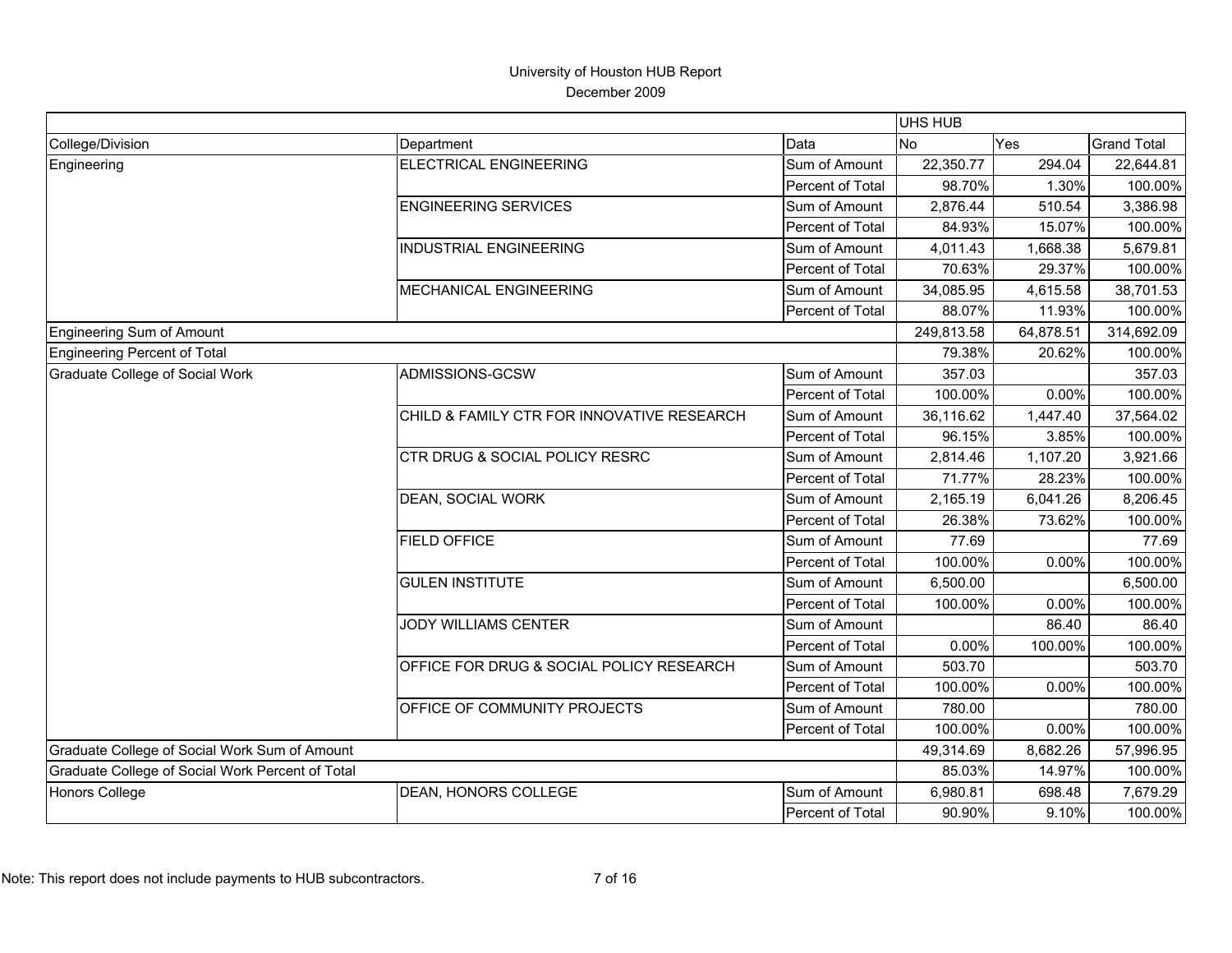|                                                  |                                 |                  | <b>UHS HUB</b> |            |                    |
|--------------------------------------------------|---------------------------------|------------------|----------------|------------|--------------------|
| College/Division                                 | Department                      | Data             | N <sub>o</sub> | Yes        | <b>Grand Total</b> |
| Honors College Sum of Amount                     |                                 |                  | 6,980.81       | 698.48     | 7,679.29           |
| Honors College Percent of Total                  |                                 |                  | 90.90%         | 9.10%      | 100.00%            |
| Hotel and Restaurant Management                  | DEAN, HOTEL & RESTAURANT MANAG  | Sum of Amount    | 5,900.02       | 1,036.00   | 6,936.02           |
|                                                  |                                 | Percent of Total | 85.06%         | 14.94%     | 100.00%            |
|                                                  | HOTEL AND RESTAURANT MANAGEMENT | Sum of Amount    | 163,296.09     | 1,147.88   | 164,443.97         |
|                                                  |                                 | Percent of Total | 99.30%         | 0.70%      | 100.00%            |
| Hotel and Restaurant Management Sum of Amount    |                                 | 169,196.11       | 2,183.88       | 171,379.99 |                    |
| Hotel and Restaurant Management Percent of Total |                                 |                  | 98.73%         | 1.27%      | 100.00%            |
| Law Center                                       | <b>BLAKELEY INSTITUTE</b>       | Sum of Amount    | 5,899.71       | 428.45     | 6,328.16           |
|                                                  |                                 | Percent of Total | 93.23%         | 6.77%      | 100.00%            |
|                                                  | <b>BUSINESS SERVICES, LAW</b>   | Sum of Amount    | 55,300.23      | 1,271.41   | 56,571.64          |
|                                                  |                                 | Percent of Total | 97.75%         | 2.25%      | 100.00%            |
|                                                  | CAREER SERVICES, LAW            | Sum of Amount    | 1,619.51       | 238.13     | 1,857.64           |
|                                                  |                                 | Percent of Total | 87.18%         | 12.82%     | 100.00%            |
|                                                  | DEAN, LAW                       | Sum of Amount    | 164.88         | 25.40      | 190.28             |
|                                                  |                                 | Percent of Total | 86.65%         | 13.35%     | 100.00%            |
|                                                  | EXTERNAL AFFAIRS, LAW           | Sum of Amount    | 252.94         | 149.61     | 402.55             |
|                                                  |                                 | Percent of Total | 62.83%         | 37.17%     | 100.00%            |
|                                                  | FACILITIES, LAW                 | Sum of Amount    | 4,425.55       | 557.01     | 4,982.56           |
|                                                  |                                 | Percent of Total | 88.82%         | 11.18%     | 100.00%            |
|                                                  | <b>FACULTY SUPPORT LAW</b>      | Sum of Amount    |                | 1,260.10   | 1,260.10           |
|                                                  |                                 | Percent of Total | 0.00%          | 100.00%    | 100.00%            |
|                                                  | HEALTH LAW & POLICY INSTITUTE   | Sum of Amount    | 50.00          |            | 50.00              |
|                                                  |                                 | Percent of Total | 100.00%        | 0.00%      | 100.00%            |
|                                                  | LAW INFORMATION TECHNOLOGY      | Sum of Amount    | 5,221.20       | 6,498.43   | 11,719.63          |
|                                                  |                                 | Percent of Total | 44.55%         | 55.45%     | 100.00%            |
|                                                  | <b>LAW LIBRARY</b>              | Sum of Amount    | 12,701.27      | 51.35      | 12,752.62          |
|                                                  |                                 | Percent of Total | 99.60%         | 0.40%      | 100.00%            |
|                                                  | LEGAL AID CLINIC, LAW           | Sum of Amount    | 1,480.08       | 718.46     | 2,198.54           |
|                                                  |                                 | Percent of Total | 67.32%         | 32.68%     | 100.00%            |
|                                                  | LEGAL RESEARCH & WRITING, LAW   | Sum of Amount    | 1,374.72       | 562.26     | 1,936.98           |
|                                                  |                                 | Percent of Total | 70.97%         | 29.03%     | 100.00%            |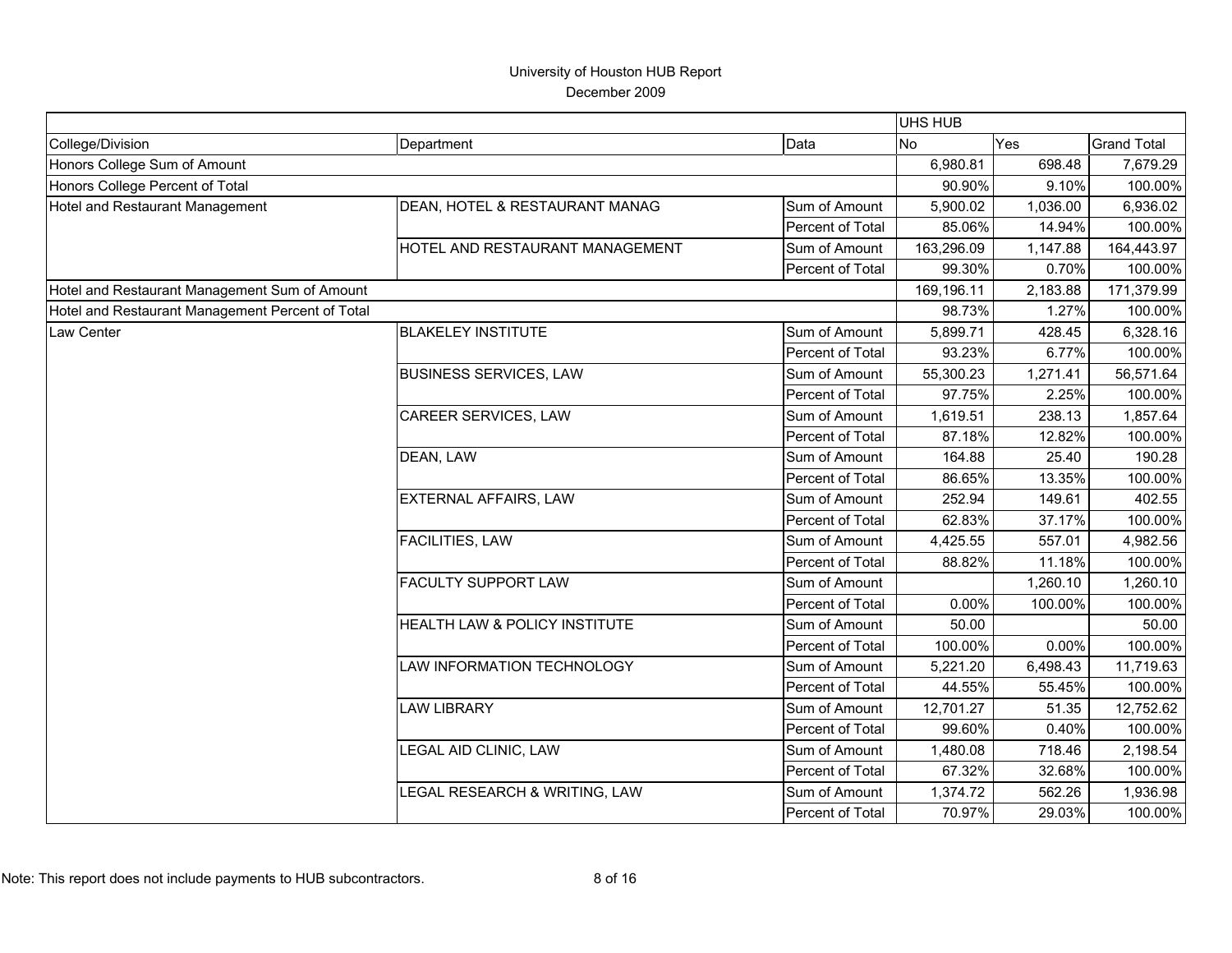|                                         |                                  |                  | <b>UHS HUB</b> |           |                    |
|-----------------------------------------|----------------------------------|------------------|----------------|-----------|--------------------|
| College/Division                        | Department                       | Data             | <b>No</b>      | Yes       | <b>Grand Total</b> |
| Law Center                              | PUBLIC RELS & MARKETING, LAW     | Sum of Amount    | 1,575.00       |           | 1,575.00           |
|                                         |                                  | Percent of Total | 100.00%        | 0.00%     | 100.00%            |
|                                         | STUDENT ORGANIZATION, LAW        | Sum of Amount    | (0.99)         |           | (0.99)             |
|                                         |                                  | Percent of Total | 100.00%        | 0.00%     | 100.00%            |
|                                         | STUDENT SERVICES, LAW            | Sum of Amount    | 6,291.96       | 792.84    | 7,084.80           |
|                                         |                                  | Percent of Total | 88.81%         | 11.19%    | 100.00%            |
| Law Center Sum of Amount                |                                  |                  | 96,356.06      | 12,553.45 | 108,909.51         |
| Law Center Percent of Total             |                                  |                  | 88.47%         | 11.53%    | 100.00%            |
| <b>Liberal Arts and Social Sciences</b> | <b>AEROSPACE STUDIES</b>         | Sum of Amount    | 389.97         | 211.59    | 601.56             |
|                                         |                                  | Percent of Total | 64.83%         | 35.17%    | 100.00%            |
|                                         | AFRICAN-AMERICAN STUDIES         | Sum of Amount    | 1,921.97       | 1,577.86  | 3,499.83           |
|                                         |                                  | Percent of Total | 54.92%         | 45.08%    | 100.00%            |
|                                         | <b>ANTHROPOLOGY</b>              | Sum of Amount    | 310.75         | 87.05     | 397.80             |
|                                         |                                  | Percent of Total | 78.12%         | 21.88%    | 100.00%            |
|                                         | <b>ART</b>                       | Sum of Amount    | 22,663.11      | 1,415.57  | 24,078.68          |
|                                         |                                  | Percent of Total | 94.12%         | 5.88%     | 100.00%            |
|                                         | <b>ARTE PUBLICO</b>              | Sum of Amount    | 36,911.52      | 746.41    | 37,657.93          |
|                                         |                                  | Percent of Total | 98.02%         | 1.98%     | 100.00%            |
|                                         | <b>BAND</b>                      | Sum of Amount    | 2,730.98       |           | 2,730.98           |
|                                         |                                  | Percent of Total | 100.00%        | 0.00%     | 100.00%            |
|                                         | <b>BLAFFER GALLERY</b>           | Sum of Amount    | 24,934.74      | 420.31    | 25,355.05          |
|                                         |                                  | Percent of Total | 98.34%         | 1.66%     | 100.00%            |
|                                         | <b>CENTER FOR PUBLIC HISTORY</b> | Sum of Amount    | 409.29         | 668.49    | 1,077.78           |
|                                         |                                  | Percent of Total | 37.98%         | 62.02%    | 100.00%            |
|                                         | CENTER FOR PUBLIC POLICY         | Sum of Amount    | 1,001.33       |           | 1,001.33           |
|                                         |                                  | Percent of Total | 100.00%        | 0.00%     | 100.00%            |
|                                         | <b>COMMUNICATION</b>             | Sum of Amount    | 5,387.59       | 1,559.61  | 6,947.20           |
|                                         |                                  | Percent of Total | 77.55%         | 22.45%    | 100.00%            |
|                                         | <b>COMMUNICATIONS DISORDERS</b>  | Sum of Amount    | 4,382.25       | 307.60    | 4,689.85           |
|                                         |                                  | Percent of Total | 93.44%         | 6.56%     | 100.00%            |
|                                         | <b>CWMCA CENTER FOR THE ARTS</b> | Sum of Amount    | 12,472.06      |           | 12,472.06          |
|                                         |                                  | Percent of Total | 100.00%        | 0.00%     | 100.00%            |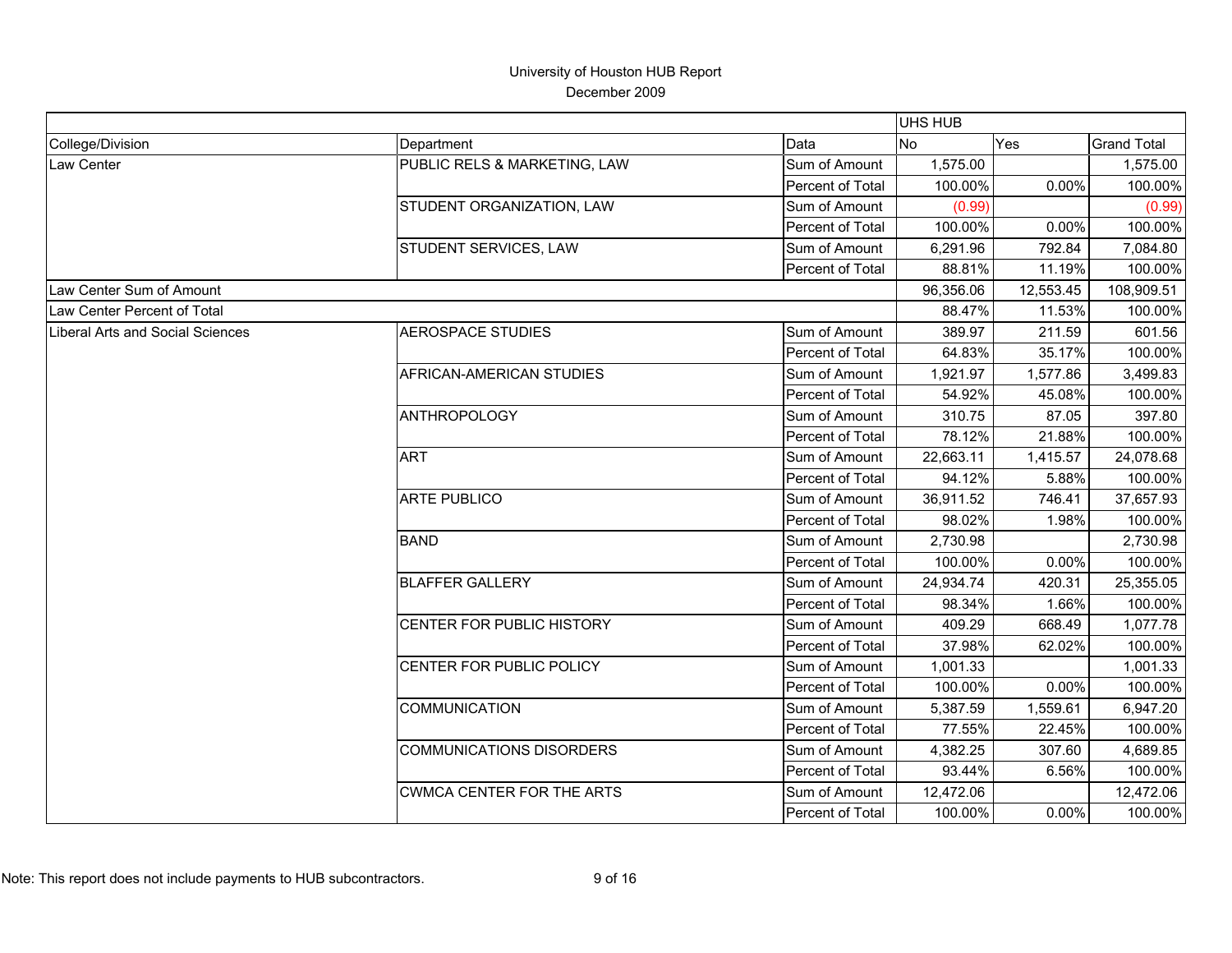|                                  |                                 |                  | <b>UHS HUB</b> |           |                    |
|----------------------------------|---------------------------------|------------------|----------------|-----------|--------------------|
| College/Division                 | Department                      | Data             | <b>No</b>      | Yes       | <b>Grand Total</b> |
| Liberal Arts and Social Sciences | DEAN, LIBERAL ARTS & SOC SCI    | Sum of Amount    | 17,554.41      | 1,256.50  | 18,810.91          |
|                                  |                                 | Percent of Total | 93.32%         | 6.68%     | 100.00%            |
|                                  | <b>ECONOMICS</b>                | Sum of Amount    | 40,998.84      | 2,870.45  | 43,869.29          |
|                                  |                                 | Percent of Total | 93.46%         | 6.54%     | 100.00%            |
|                                  | <b>ENGLISH</b>                  | Sum of Amount    | 14,015.02      | 4,575.75  | 18,590.77          |
|                                  |                                 | Percent of Total | 75.39%         | 24.61%    | 100.00%            |
|                                  | <b>HISPANIC STUDIES</b>         | Sum of Amount    | 3,574.23       | 14,755.80 | 18,330.03          |
|                                  |                                 | Percent of Total | 19.50%         | 80.50%    | 100.00%            |
|                                  | <b>HISTORY</b>                  | Sum of Amount    | 588.34         | 372.00    | 960.34             |
|                                  |                                 | Percent of Total | 61.26%         | 38.74%    | 100.00%            |
|                                  | <b>MEXICAN-AMERICAN STUDIES</b> | Sum of Amount    | 1,412.37       | 108.00    | 1,520.37           |
|                                  |                                 | Percent of Total | 92.90%         | 7.10%     | 100.00%            |
|                                  | <b>MILITARY SCIENCE</b>         | Sum of Amount    | 2,892.00       |           | 2,892.00           |
|                                  |                                 | Percent of Total | 100.00%        | 0.00%     | 100.00%            |
|                                  | MODERN AND CLASSICAL LANGUAGES  | Sum of Amount    | 239.65         | 864.77    | 1,104.42           |
|                                  |                                 | Percent of Total | 21.70%         | 78.30%    | 100.00%            |
|                                  | <b>MUSIC</b>                    | Sum of Amount    | 19,976.39      | 5,859.94  | 25,836.33          |
|                                  |                                 | Percent of Total | 77.32%         | 22.68%    | 100.00%            |
|                                  | PHILOSOPHY                      | Sum of Amount    | 379.92         |           | 379.92             |
|                                  |                                 | Percent of Total | 100.00%        | 0.00%     | 100.00%            |
|                                  | POLITICAL SCIENCE               | Sum of Amount    | 3,181.34       | 1,354.69  | 4,536.03           |
|                                  |                                 | Percent of Total | 70.13%         | 29.87%    | 100.00%            |
|                                  | <b>PSYCHOLOGY</b>               | Sum of Amount    | 20,063.13      | 11,642.88 | 31,706.01          |
|                                  |                                 | Percent of Total | 63.28%         | 36.72%    | 100.00%            |
|                                  | <b>SOCIOLOGY</b>                | Sum of Amount    | 823.06         | 1,426.68  | 2,249.74           |
|                                  |                                 | Percent of Total | 36.58%         | 63.42%    | 100.00%            |
|                                  | <b>THEATRE</b>                  | Sum of Amount    | 15,957.30      | 1,254.01  | 17,211.31          |
|                                  |                                 | Percent of Total | 92.71%         | 7.29%     | 100.00%            |
|                                  | <b>WOMEN'S STUDIES PROGRAM</b>  | Sum of Amount    | 197.33         | 583.93    | 781.26             |
|                                  |                                 | Percent of Total | 25.26%         | 74.74%    | 100.00%            |
|                                  | <b>WRITING CENTER</b>           | Sum of Amount    | 1,309.37       | 255.15    | 1,564.52           |
|                                  |                                 | Percent of Total | 83.69%         | 16.31%    | 100.00%            |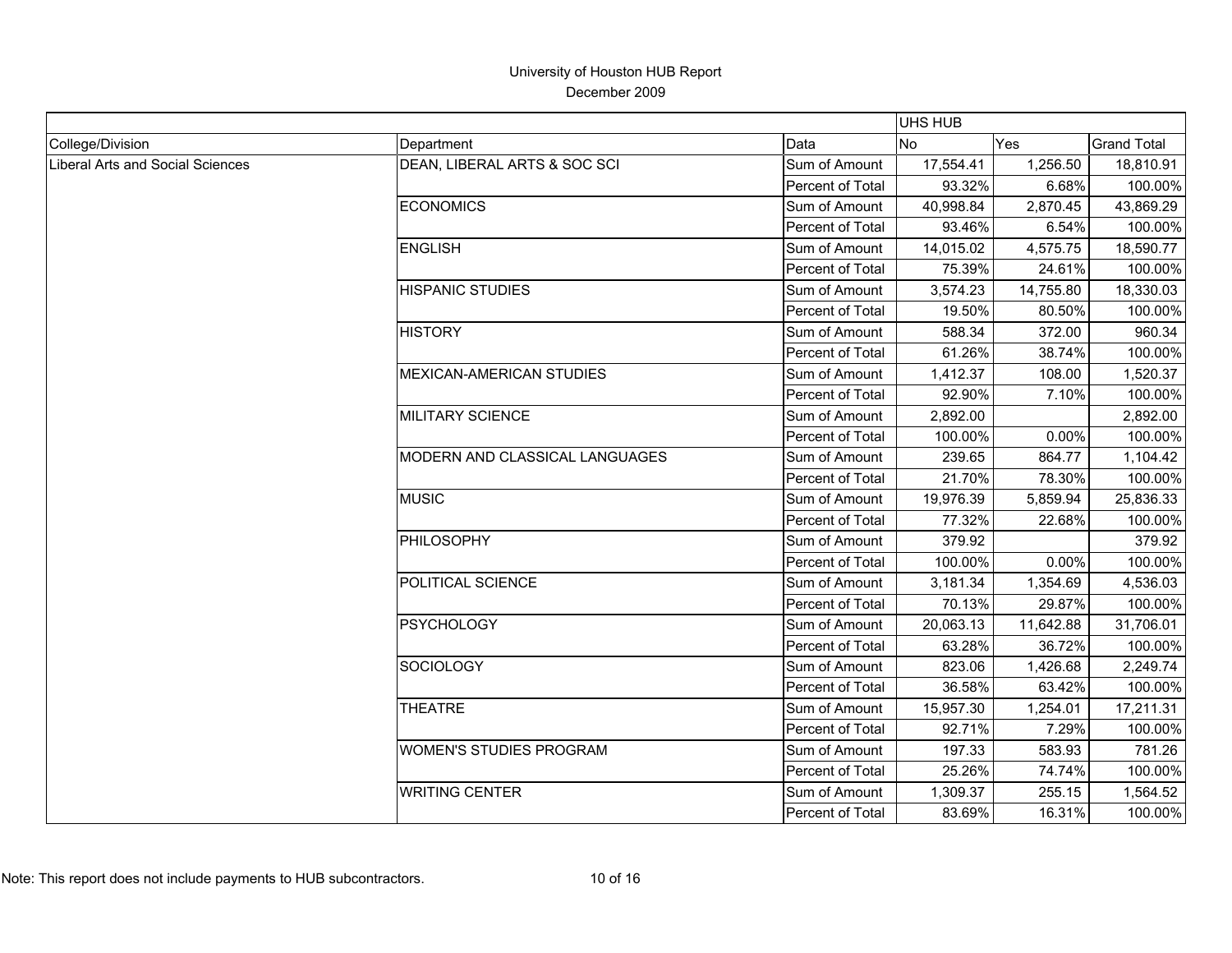|                                                   |                                            |                         | <b>UHS HUB</b> |           |                    |
|---------------------------------------------------|--------------------------------------------|-------------------------|----------------|-----------|--------------------|
| College/Division                                  | Department                                 | Data                    | <b>No</b>      | Yes       | <b>Grand Total</b> |
| Liberal Arts and Social Sciences Sum of Amount    |                                            |                         | 256,678.26     | 54,175.04 | 310,853.30         |
| Liberal Arts and Social Sciences Percent of Total |                                            |                         | 82.57%         | 17.43%    | 100.00%            |
| Library                                           | UNIVERSITY LIBRARIES                       | Sum of Amount           | 1,047,463.07   | 96,234.45 | 1,143,697.52       |
|                                                   |                                            | Percent of Total        | 91.59%         | 8.41%     | 100.00%            |
| Library Sum of Amount                             |                                            |                         | 1,047,463.07   | 96,234.45 | 1,143,697.52       |
| <b>Library Percent of Total</b>                   |                                            | 91.59%                  | 8.41%          | 100.00%   |                    |
| Natural Science and Mathematics                   | <b>BIOLOGY &amp; BIOCHEMISTRY</b>          | Sum of Amount           | 81,862.87      | 31,029.00 | 112,891.87         |
|                                                   |                                            | Percent of Total        | 72.51%         | 27.49%    | 100.00%            |
|                                                   | <b>CHEMISTRY</b>                           | Sum of Amount           | 54,319.81      | 25,130.86 | 79,450.67          |
|                                                   |                                            | Percent of Total        | 68.37%         | 31.63%    | 100.00%            |
|                                                   | <b>COMPUTER SCIENCE</b>                    | Sum of Amount           | 24,406.44      | 812.09    | 25,218.53          |
|                                                   |                                            | Percent of Total        | 96.78%         | 3.22%     | 100.00%            |
|                                                   | CTR FOR NUCLEAR RECEPTORS & CELL SIGNALING | Sum of Amount           | 62,310.32      | 9,443.66  | 71,753.98          |
|                                                   |                                            | <b>Percent of Total</b> | 86.84%         | 13.16%    | 100.00%            |
|                                                   | DEAN, NATURAL SCIENCE & MATHE              | Sum of Amount           | 9,782.84       | 1,388.66  | 11,171.50          |
|                                                   |                                            | Percent of Total        | 87.57%         | 12.43%    | 100.00%            |
|                                                   | EARTH AND ATMOSPHERIC SCIENCES             | Sum of Amount           | 104,960.40     | 20,773.35 | 125,733.75         |
|                                                   |                                            | Percent of Total        | 83.48%         | 16.52%    | 100.00%            |
|                                                   | <b>IMAQS</b>                               | Sum of Amount           | 45,216.45      | 438.47    | 45,654.92          |
|                                                   |                                            | Percent of Total        | 99.04%         | 0.96%     | 100.00%            |
|                                                   | INST FOR THEORETICAL & ENG SCI             | Sum of Amount           | 467.85         |           | 467.85             |
|                                                   |                                            | Percent of Total        | 100.00%        | 0.00%     | 100.00%            |
|                                                   | <b>INSTITUTE FOR NANOENERGY</b>            | Sum of Amount           | 934.36         |           | 934.36             |
|                                                   |                                            | Percent of Total        | 100.00%        | 0.00%     | 100.00%            |
|                                                   | <b>MATHEMATICS</b>                         | Sum of Amount           | 14,311.88      | 4,023.82  | 18,335.70          |
|                                                   |                                            | Percent of Total        | 78.05%         | 21.95%    | 100.00%            |
|                                                   | <b>PHYSICS</b>                             | Sum of Amount           | 16,910.44      | 2,852.79  | 19,763.23          |
|                                                   |                                            | Percent of Total        | 85.57%         | 14.43%    | 100.00%            |
| Natural Science and Mathematics Sum of Amount     |                                            |                         | 415,483.66     | 95,892.70 | 511,376.36         |
| Natural Science and Mathematics Percent of Total  |                                            |                         | 81.25%         | 18.75%    | 100.00%            |
| Optometry                                         | <b>DEAN, OPTOMETRY</b>                     | Sum of Amount           | 28,517.84      | 4,824.43  | 33,342.27          |
|                                                   |                                            | Percent of Total        | 85.53%         | 14.47%    | 100.00%            |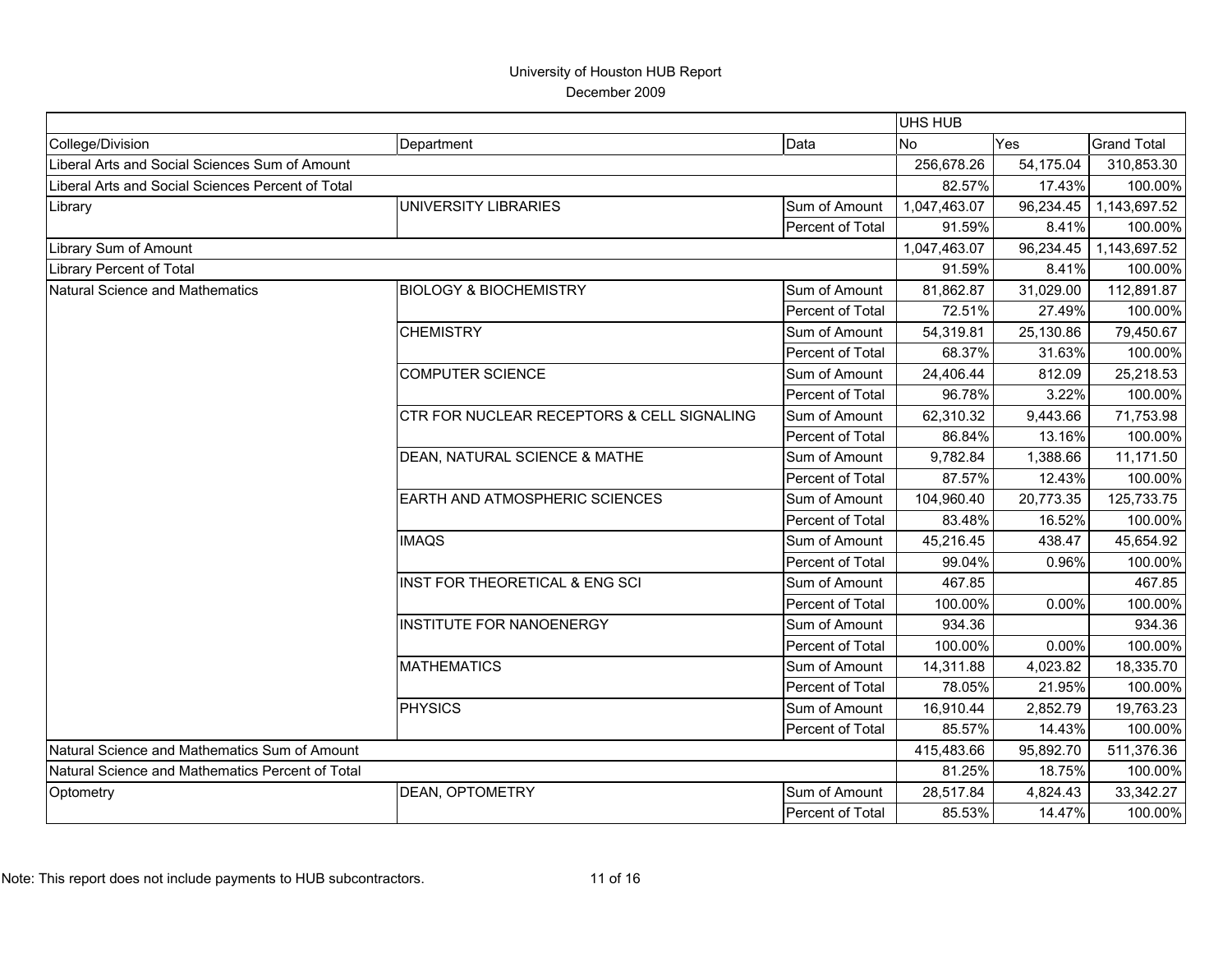|                            |                                           |                  | <b>UHS HUB</b> |           |                    |
|----------------------------|-------------------------------------------|------------------|----------------|-----------|--------------------|
| College/Division           | Department                                | Data             | <b>No</b>      | Yes       | <b>Grand Total</b> |
| Optometry                  | OPT VISION SCIENCES                       | Sum of Amount    | 81,105.61      | 2,713.78  | 83,819.39          |
|                            |                                           | Percent of Total | 96.76%         | 3.24%     | 100.00%            |
|                            | <b>OPTOMETRY CLINIC</b>                   | Sum of Amount    | 10,743.00      | 11,718.76 | 22,461.76          |
|                            |                                           | Percent of Total | 47.83%         | 52.17%    | 100.00%            |
| Optometry Sum of Amount    |                                           |                  | 120,366.45     | 19,256.97 | 139,623.42         |
| Optometry Percent of Total |                                           |                  | 86.21%         | 13.79%    | 100.00%            |
| Pharmacy                   | <b>CLINICAL PHARMACY &amp; ADMINISTRA</b> | Sum of Amount    | 8,514.83       | 577.22    | 9,092.05           |
|                            |                                           | Percent of Total | 93.65%         | 6.35%     | 100.00%            |
|                            | DEAN, PHARMACY                            | Sum of Amount    | 50,621.56      | 5,828.49  | 56,450.05          |
|                            |                                           | Percent of Total | 89.67%         | 10.33%    | 100.00%            |
|                            | PHARMACOLOGICAL & PHARMACEUTIC            | Sum of Amount    | 134,800.59     | 4,773.55  | 139,574.14         |
|                            |                                           | Percent of Total | 96.58%         | 3.42%     | 100.00%            |
| Pharmacy Sum of Amount     |                                           |                  | 193,936.98     | 11,179.26 | 205,116.24         |
| Pharmacy Percent of Total  |                                           |                  | 94.55%         | 5.45%     | 100.00%            |
| Research                   | ANIMAL CARE OPERATIONS                    | Sum of Amount    | 18,668.18      | 3,118.25  | 21,786.43          |
|                            |                                           | Percent of Total | 85.69%         | 14.31%    | 100.00%            |
|                            | CENTER FOR ADVANCED MATERIALS             | Sum of Amount    | 34,405.51      | 673.07    | 35,078.58          |
|                            |                                           | Percent of Total | 98.08%         | 1.92%     | 100.00%            |
|                            | CENTER FOR MATERIALS CHEMISTRY            | Sum of Amount    | 175.57         |           | 175.57             |
|                            |                                           | Percent of Total | 100.00%        | 0.00%     | 100.00%            |
|                            | <b>GRANTS AND CONTRACTS</b>               | Sum of Amount    | 16.65          | 195.02    | 211.67             |
|                            |                                           | Percent of Total | 7.87%          | 92.13%    | 100.00%            |
|                            | HOUSTON COASTAL CENTER                    | Sum of Amount    | 492.85         | 1,718.00  | 2,210.85           |
|                            |                                           | Percent of Total | 22.29%         | 77.71%    | 100.00%            |
|                            | INSTITUTE FOR MOLECULAR DESIGN            | Sum of Amount    | 484.00         |           | 484.00             |
|                            |                                           | Percent of Total | 100.00%        | 0.00%     | 100.00%            |
|                            | OFFICE OF TECHNOLOGY MANAGEMENT           | Sum of Amount    | 61,657.36      |           | 61,657.36          |
|                            |                                           | Percent of Total | 100.00%        | 0.00%     | 100.00%            |
|                            | RESEARCH DIVISION OFFICE                  | Sum of Amount    | 227.30         | 10,981.77 | 11,209.07          |
|                            |                                           | Percent of Total | 2.03%          | 97.97%    | 100.00%            |
|                            | RESEARCH FINANCIAL SERVICES               | Sum of Amount    | 107.24         | 29.14     | 136.38             |
|                            |                                           | Percent of Total | 78.63%         | 21.37%    | 100.00%            |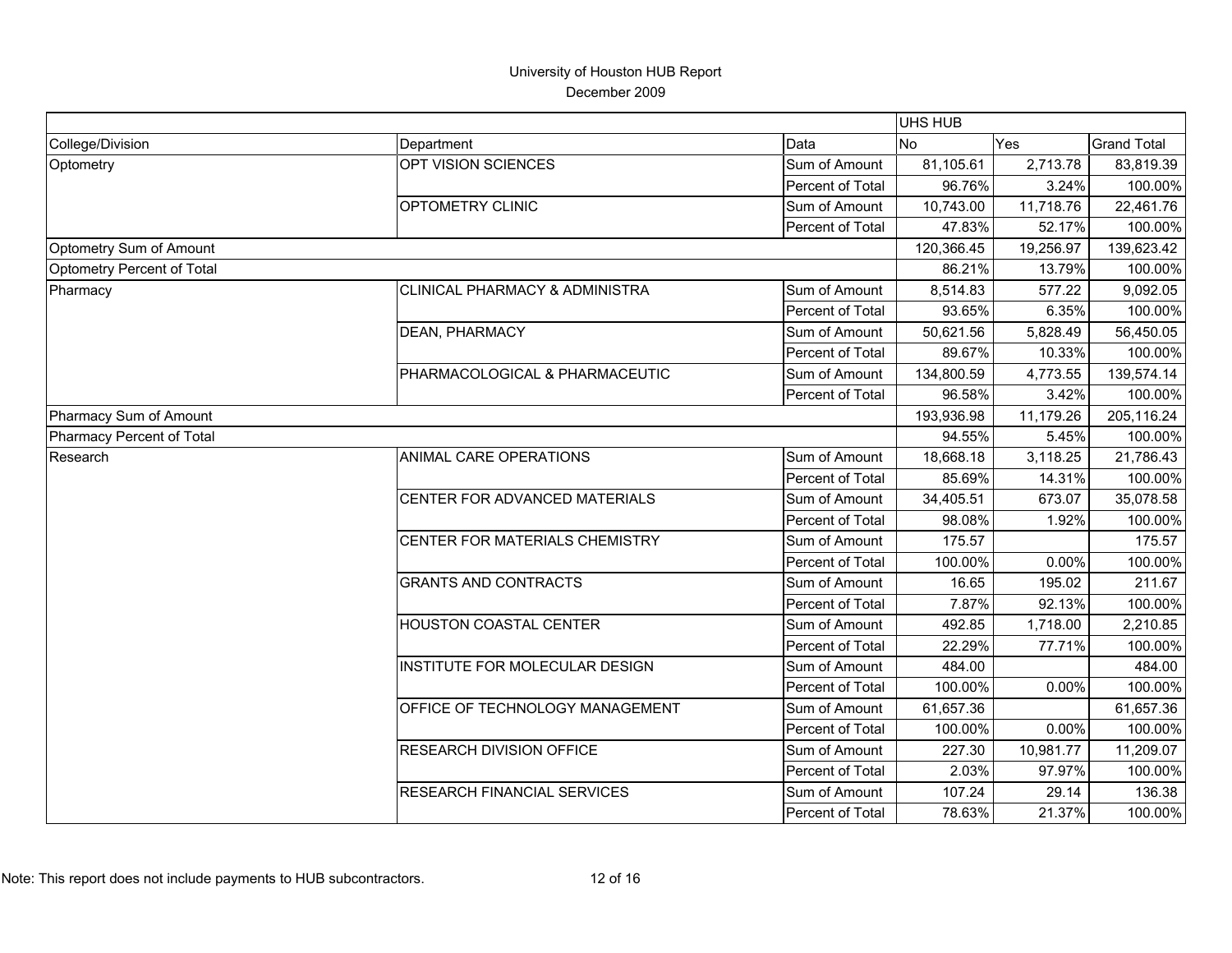|                               |                                         |                  | <b>UHS HUB</b> |           |                    |
|-------------------------------|-----------------------------------------|------------------|----------------|-----------|--------------------|
| College/Division              | Department                              | Data             | <b>No</b>      | Yes       | <b>Grand Total</b> |
| Research                      | <b>RESEARCH INFORMATION CENTER</b>      | Sum of Amount    | 16,530.67      | 4,678.00  | 21,208.67          |
|                               |                                         | Percent of Total | 77.94%         | 22.06%    | 100.00%            |
|                               | <b>RESEARCH INITIATIVES</b>             | Sum of Amount    | 1,066.50       | 49.02     | 1,115.52           |
|                               |                                         | Percent of Total | 95.61%         | 4.39%     | 100.00%            |
|                               | RESEARCH POLICIES/COMPLIANCE/COMMITTEES | Sum of Amount    | 425.39         | 38.01     | 463.40             |
|                               |                                         | Percent of Total | 91.80%         | 8.20%     | 100.00%            |
|                               | SPACE VACUUM EPITAXY CENTER             | Sum of Amount    | 16,314.45      |           | 16,314.45          |
|                               |                                         | Percent of Total | 100.00%        | 0.00%     | 100.00%            |
|                               | <b>TIMES</b>                            | Sum of Amount    | 7,678.57       | 2,045.90  | 9,724.47           |
|                               |                                         | Percent of Total | 78.96%         | 21.04%    | 100.00%            |
|                               | TX CTR SUPERCONDUCTIVITY AT UH          | Sum of Amount    | 32,649.75      | 3,824.77  | 36,474.52          |
|                               |                                         | Percent of Total | 89.51%         | 10.49%    | 100.00%            |
|                               | TX LEARNING/COMPUTATIONAL CTR           | Sum of Amount    | 38,200.27      | 8,830.81  | 47,031.08          |
|                               |                                         | Percent of Total | 81.22%         | 18.78%    | 100.00%            |
|                               | <b>WIND ENERGY CENTER</b>               | Sum of Amount    | 6,433.49       | 385.28    | 6,818.77           |
|                               |                                         | Percent of Total | 94.35%         | 5.65%     | 100.00%            |
| <b>Research Sum of Amount</b> |                                         |                  | 235,533.75     | 36,567.04 | 272,100.79         |
| Research Percent of Total     |                                         |                  | 86.56%         | 13.44%    | 100.00%            |
| <b>Student Affairs</b>        | <b>CAMPUS ACTIVITIES</b>                | Sum of Amount    | 9,268.12       | 1,501.62  | 10,769.74          |
|                               |                                         | Percent of Total | 86.06%         | 13.94%    | 100.00%            |
|                               | <b>CAMPUS RECREATION</b>                | Sum of Amount    | 44,789.96      | 6,396.39  | 51,186.35          |
|                               |                                         | Percent of Total | 87.50%         | 12.50%    | 100.00%            |
|                               | CENTER FOR STUDENTS W/DISABILITIES      | Sum of Amount    | 58,167.33      | 229.78    | 58,397.11          |
|                               |                                         | Percent of Total | 99.61%         | 0.39%     | 100.00%            |
|                               | CHILD CARE CENTER                       | Sum of Amount    | 19,737.63      | 599.20    | 20,336.83          |
|                               |                                         | Percent of Total | 97.05%         | 2.95%     | 100.00%            |
|                               | COUNSELING AND PSYCH SVCS               | Sum of Amount    | 2,612.60       |           | 2,612.60           |
|                               |                                         | Percent of Total | 100.00%        | 0.00%     | 100.00%            |
|                               | <b>DEAN OF STUDENTS</b>                 | Sum of Amount    | 801.44         |           | 801.44             |
|                               |                                         | Percent of Total | 100.00%        | 0.00%     | 100.00%            |
|                               | INT'L STUDENT & SCHOLAR SERVICES        | Sum of Amount    | 6,122.40       | 187.44    | 6,309.84           |
|                               |                                         | Percent of Total | 97.03%         | 2.97%     | 100.00%            |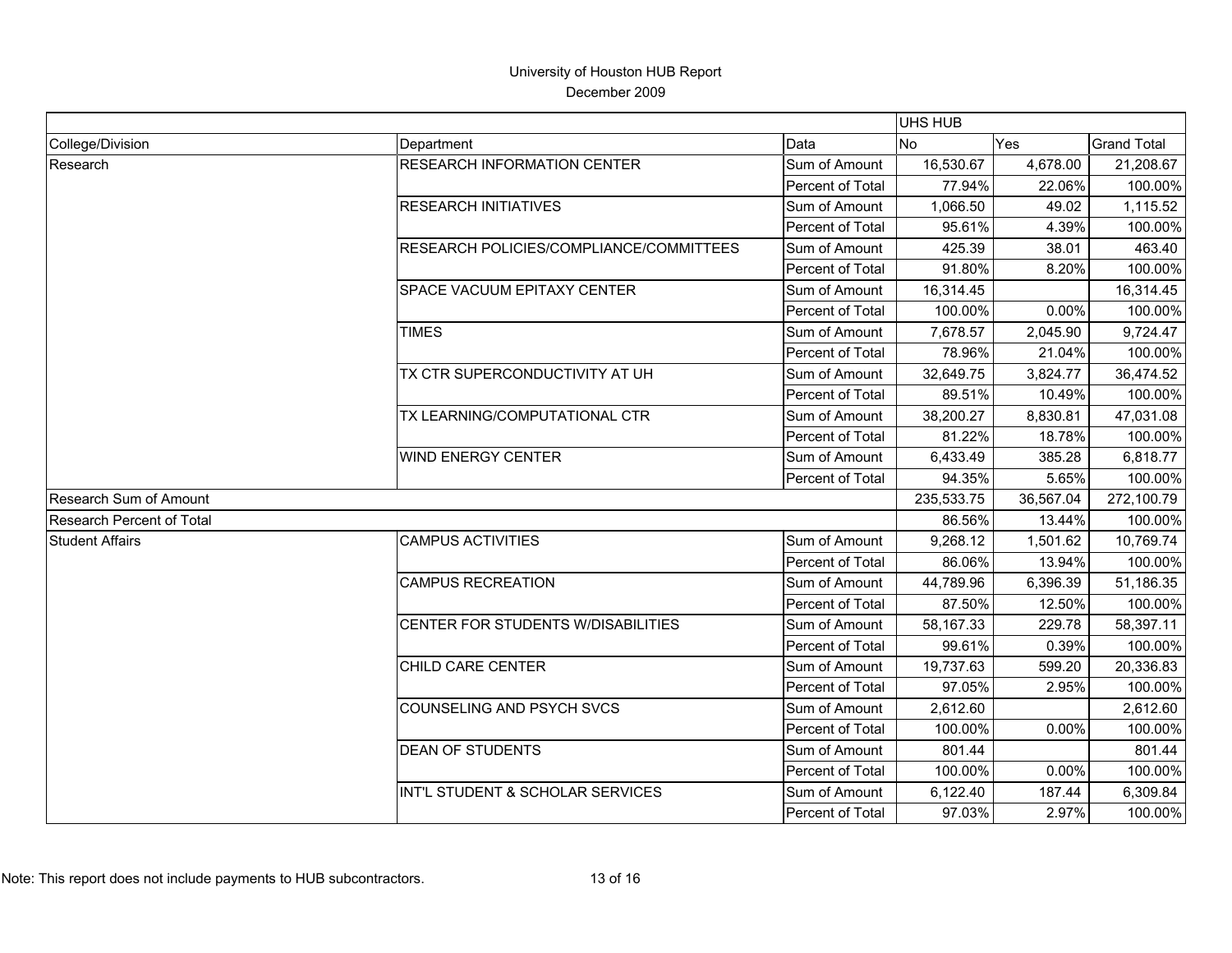|                                         |                                       |                  | <b>UHS HUB</b> |           |                    |
|-----------------------------------------|---------------------------------------|------------------|----------------|-----------|--------------------|
| College/Division                        | Department                            | Data             | No.            | Yes       | <b>Grand Total</b> |
| <b>Student Affairs</b>                  | LEARNING AND ASSESSMENT SVCS          | Sum of Amount    | 3,906.25       | 893.75    | 4,800.00           |
|                                         |                                       | Percent of Total | 81.38%         | 18.62%    | 100.00%            |
|                                         | LEARNING SUPPORT SERVICES             | Sum of Amount    | 961.32         | 333.42    | 1,294.74           |
|                                         |                                       | Percent of Total | 74.25%         | 25.75%    | 100.00%            |
|                                         | <b>RELIGION CENTER</b>                | Sum of Amount    | 512.50         |           | 512.50             |
|                                         |                                       | Percent of Total | 100.00%        | 0.00%     | 100.00%            |
|                                         | <b>RESIDENTIAL LIFE &amp; HOUSING</b> | Sum of Amount    | 170,765.48     | 9,737.25  | 180,502.73         |
|                                         |                                       | Percent of Total | 94.61%         | 5.39%     | 100.00%            |
|                                         | <b>STUDENT AFFAIRS</b>                | Sum of Amount    | 9,634.59       | 5,557.70  | 15,192.29          |
|                                         |                                       | Percent of Total | 63.42%         | 36.58%    | 100.00%            |
|                                         | <b>STUDENT HEALTH CENTER</b>          | Sum of Amount    | 17,771.82      | 6,298.51  | 24,070.33          |
|                                         |                                       | Percent of Total | 73.83%         | 26.17%    | 100.00%            |
|                                         | <b>STUDENT PUBLICATIONS</b>           | Sum of Amount    | 4,044.10       | 193.09    | 4,237.19           |
|                                         |                                       | Percent of Total | 95.44%         | 4.56%     | 100.00%            |
|                                         | UNIVERSITY CAREER SERVICES            | Sum of Amount    | 420.00         | 323.54    | 743.54             |
|                                         |                                       | Percent of Total | 56.49%         | 43.51%    | 100.00%            |
|                                         | UNIVERSITY CENTER                     | Sum of Amount    | 50,054.44      | 3,187.70  | 53,242.14          |
|                                         |                                       | Percent of Total | 94.01%         | 5.99%     | 100.00%            |
|                                         | UNIVERSITY TESTING SERVICES           | Sum of Amount    | 5,380.50       | 1,274.94  | 6,655.44           |
|                                         |                                       | Percent of Total | 80.84%         | 19.16%    | 100.00%            |
|                                         | URBAN EXPERIENCE VPSA                 | Sum of Amount    |                | 1,168.74  | 1,168.74           |
|                                         |                                       | Percent of Total | 0.00%          | 100.00%   | 100.00%            |
|                                         | <b>VETERAN SERVICES</b>               | Sum of Amount    | 52.98          |           | 52.98              |
|                                         |                                       | Percent of Total | 100.00%        | 0.00%     | 100.00%            |
| <b>Student Affairs Sum of Amount</b>    |                                       |                  | 405,003.46     | 37,883.07 | 442,886.53         |
| <b>Student Affairs Percent of Total</b> |                                       |                  | 91.45%         | 8.55%     | 100.00%            |
| Technology                              | CENTER FOR APPLIED TECHNOLOGY         | Sum of Amount    | 88.24          |           | 88.24              |
|                                         |                                       | Percent of Total | 100.00%        | 0.00%     | 100.00%            |
|                                         | CENTER FOR FUTURE OF HEALTH           | Sum of Amount    | 935.64         |           | 935.64             |
|                                         |                                       | Percent of Total | 100.00%        | 0.00%     | 100.00%            |
|                                         | CENTER FOR LIFE SCIENCES TECH         | Sum of Amount    | 99,499.74      | 5,592.08  | 105,091.82         |
|                                         |                                       | Percent of Total | 94.68%         | 5.32%     | 100.00%            |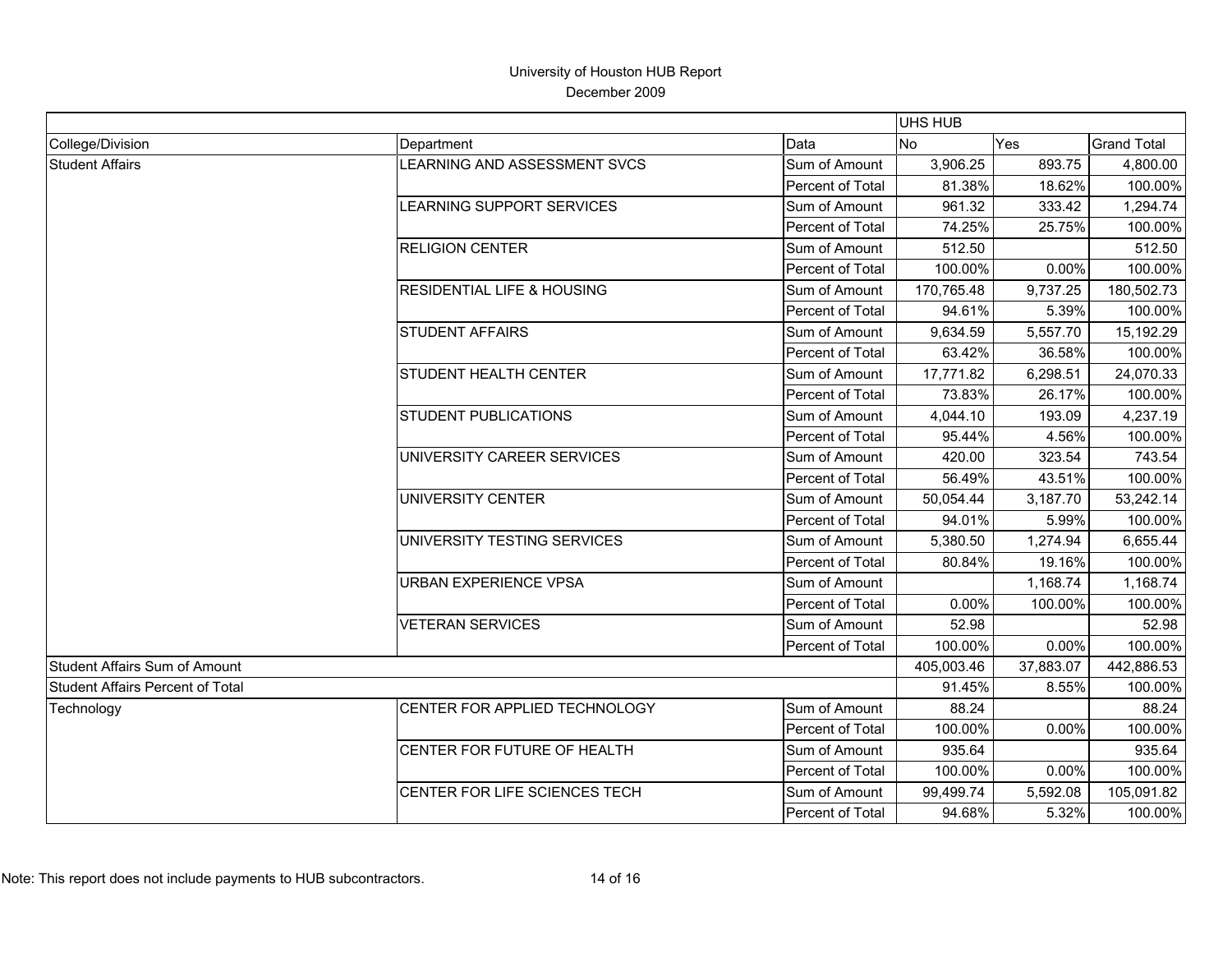|                                    |                                         |                  | <b>UHS HUB</b> |            |                    |
|------------------------------------|-----------------------------------------|------------------|----------------|------------|--------------------|
| College/Division                   | Department                              | Data             | <b>No</b>      | Yes        | <b>Grand Total</b> |
| Technology                         | CENTER FOR TECHNOLOGY LITERACY          | Sum of Amount    | 6,819.61       |            | 6,819.61           |
|                                    |                                         | Percent of Total | 100.00%        | 0.00%      | 100.00%            |
|                                    | DEAN, TECHNOLOGY                        | Sum of Amount    | 24,218.65      | 9,079.13   | 33,297.78          |
|                                    |                                         | Percent of Total | 72.73%         | 27.27%     | 100.00%            |
|                                    | <b>ENGINEERING TECHNOLOGY</b>           | Sum of Amount    | 125,751.05     | 192.60     | 125,943.65         |
|                                    |                                         | Percent of Total | 99.85%         | 0.15%      | 100.00%            |
|                                    | <b>HUMAN DEVELOP AND CONSUMER SCI</b>   | Sum of Amount    | 13,816.35      | 1,133.42   | 14,949.77          |
|                                    |                                         | Percent of Total | 92.42%         | 7.58%      | 100.00%            |
|                                    | <b>INFORMATION &amp; LOGISTICS TECH</b> | Sum of Amount    | 4,057.80       | 778.29     | 4,836.09           |
|                                    |                                         | Percent of Total | 83.91%         | 16.09%     | 100.00%            |
|                                    | <b>TMAC</b>                             | Sum of Amount    | 3,600.99       |            | 3,600.99           |
|                                    |                                         | Percent of Total | 100.00%        | 0.00%      | 100.00%            |
| Technology Sum of Amount           |                                         | 278,788.07       | 16,775.52      | 295,563.59 |                    |
| <b>Technology Percent of Total</b> |                                         |                  | 94.32%         | 5.68%      | 100.00%            |
| <b>University Advancement</b>      | ADVANCEMENT INFORMATION SVCS            | Sum of Amount    | 1,421.69       | 339.98     | 1,761.67           |
|                                    |                                         | Percent of Total | 80.70%         | 19.30%     | 100.00%            |
|                                    | <b>ANNUAL GIVING</b>                    | Sum of Amount    | 3,603.20       | 79.48      | 3,682.68           |
|                                    |                                         | Percent of Total | 97.84%         | 2.16%      | 100.00%            |
|                                    | <b>DEVELOPMENT</b>                      | Sum of Amount    | 7,062.26       | 1,007.47   | 8,069.73           |
|                                    |                                         | Percent of Total | 87.52%         | 12.48%     | 100.00%            |
|                                    | <b>DONOR &amp; ALUMNI RECORDS</b>       | Sum of Amount    | 1,114.04       | 3,531.09   | 4,645.13           |
|                                    |                                         | Percent of Total | 23.98%         | 76.02%     | 100.00%            |
|                                    | <b>MARKETING</b>                        | Sum of Amount    | 21,856.33      | 152.92     | 22,009.25          |
|                                    |                                         | Percent of Total | 99.31%         | 0.69%      | 100.00%            |
|                                    | OFFICE OF SPECIAL EVENTS                | Sum of Amount    | 21,634.37      | 13,346.25  | 34,980.62          |
|                                    |                                         | Percent of Total | 61.85%         | 38.15%     | 100.00%            |
|                                    | PLANNED GIVING                          | Sum of Amount    | 2,362.53       | 71.65      | 2,434.18           |
|                                    |                                         | Percent of Total | 97.06%         | 2.94%      | 100.00%            |
|                                    | UNIVERSITY ADVANCEMENT                  | Sum of Amount    | 19,315.46      | 116.00     | 19,431.46          |
|                                    |                                         | Percent of Total | 99.40%         | 0.60%      | 100.00%            |
|                                    | UNIVERSITY COMMUNICATIONS               | Sum of Amount    | 4,415.00       | 152.92     | 4,567.92           |
|                                    |                                         | Percent of Total | 96.65%         | 3.35%      | 100.00%            |